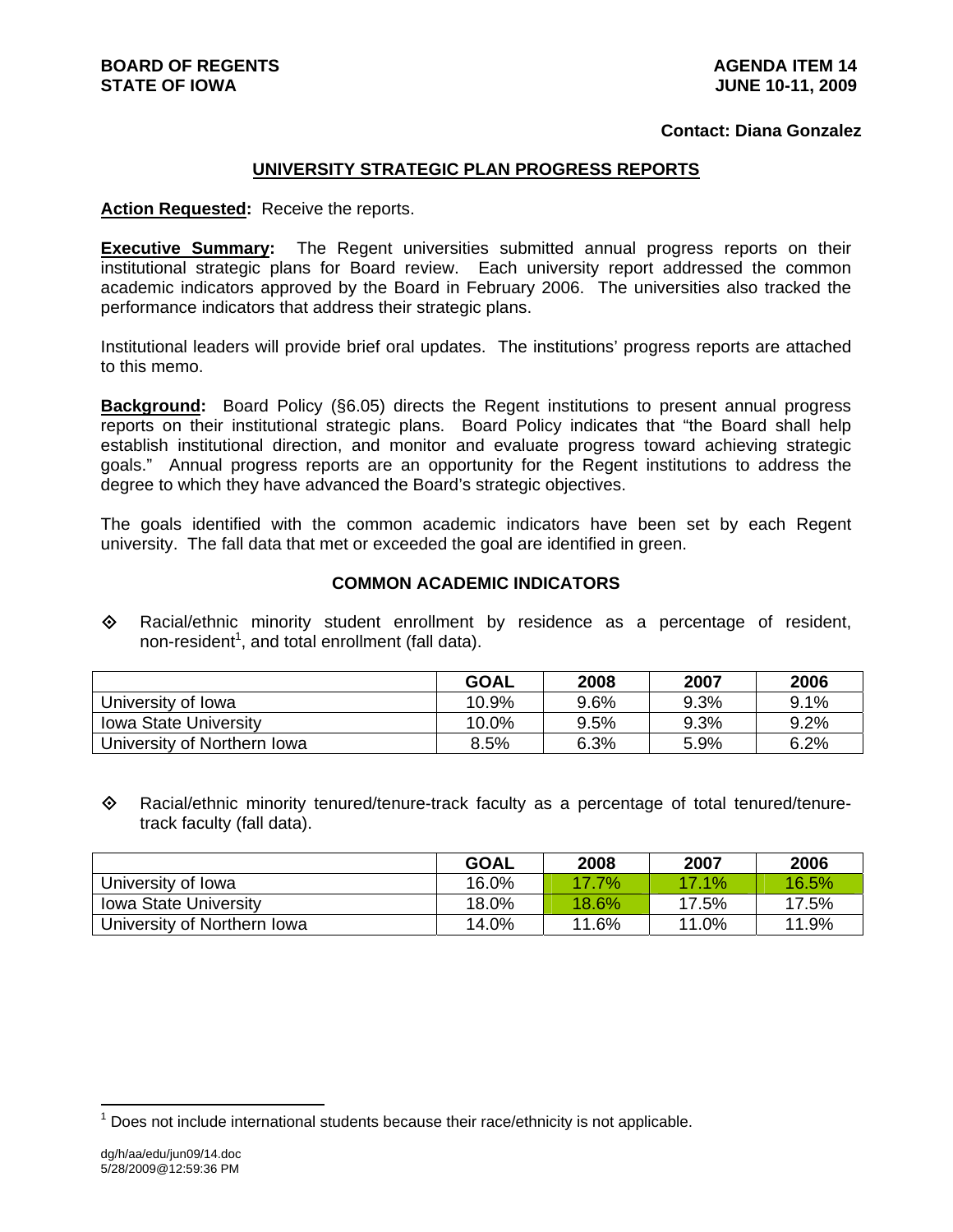## **BOARD OF REGENTS AGENUS AGENDA ITEM 14 STATE OF IOWA** PAGE 2

 Women tenured/tenure-track faculty as a percentage of total tenured/tenure-track faculty (fall data).

|                              | <b>GOAL</b> | 2008  | 2007  | 2006  |
|------------------------------|-------------|-------|-------|-------|
| University of Iowa           | 32.0%       | 29.4% | 29.1% | 29.0% |
| <b>Iowa State University</b> | 33.0%       | 27.7% | 27.9% | 27.9% |
| University of Northern Iowa  | 42.0%       | 42.7% | 41.3% | 40.1% |

One-year retention rate of new, direct-from-high school freshmen (fall data).

|                              | <b>GOAL</b> | 2008  | 2007  | 2006  |
|------------------------------|-------------|-------|-------|-------|
| University of Iowa           | 86.0%       | 83.1% | 82.7% | 84.1% |
| <b>Iowa State University</b> | 90.0%       | 83.5% | 84.9% | 83.4% |
| University of Northern Iowa  | 84.0%       | 83.7% | 82.3% | 82.1% |

Six-year graduation rates of new, direct-from-high school freshmen (fall data).

|                              | <b>GOAL</b> | 2008  | 2007  | 2006  |
|------------------------------|-------------|-------|-------|-------|
| University of Iowa           | 70.0%       | 66.0% | 65.9% | 65.5% |
| <b>Iowa State University</b> | 72.0%       | 67.4% | 65.6% | 65.8% |
| University of Northern Iowa  | 68.0%       | 63.0% | 65.0% | 67.1% |

 $\diamond$  Total sponsored funding by fiscal year, in million of dollars (fiscal year data).

|                              | <b>GOAL</b>           | 2008     | 2007     | 2006     |
|------------------------------|-----------------------|----------|----------|----------|
| University of Iowa           | \$391.8M <sup>2</sup> | \$386.2M | \$382.2M | \$366.4M |
| <b>Iowa State University</b> | \$300.0M              | \$274.1M | \$272.0M | \$279.7M |
| University of Northern Iowa  | \$35.0M               | \$36.7M  | \$24.0M  | \$20.0M  |

Three-year rolling average of annual royalties/license fee income (fiscal year data)

|                              | <b>GOAL</b>         | 2008    | 2007    | 2006    |
|------------------------------|---------------------|---------|---------|---------|
| University of Iowa           | \$7.9M <sup>3</sup> | \$17.8M | \$15.6M | \$12.9M |
| <b>Iowa State University</b> | \$10.0M             | \$8.5M  | \$7.0M  | \$5.2M  |
| University of Northern Iowa  | <b>NA</b>           | NA      | ΝA      | ΝA      |

 $3$  SUI's peer group median for the current three-year average.

 2 SUI's goal is to increase external funding by 2.5% per year. In 2007, the total sponsored funding increased by 4.8%.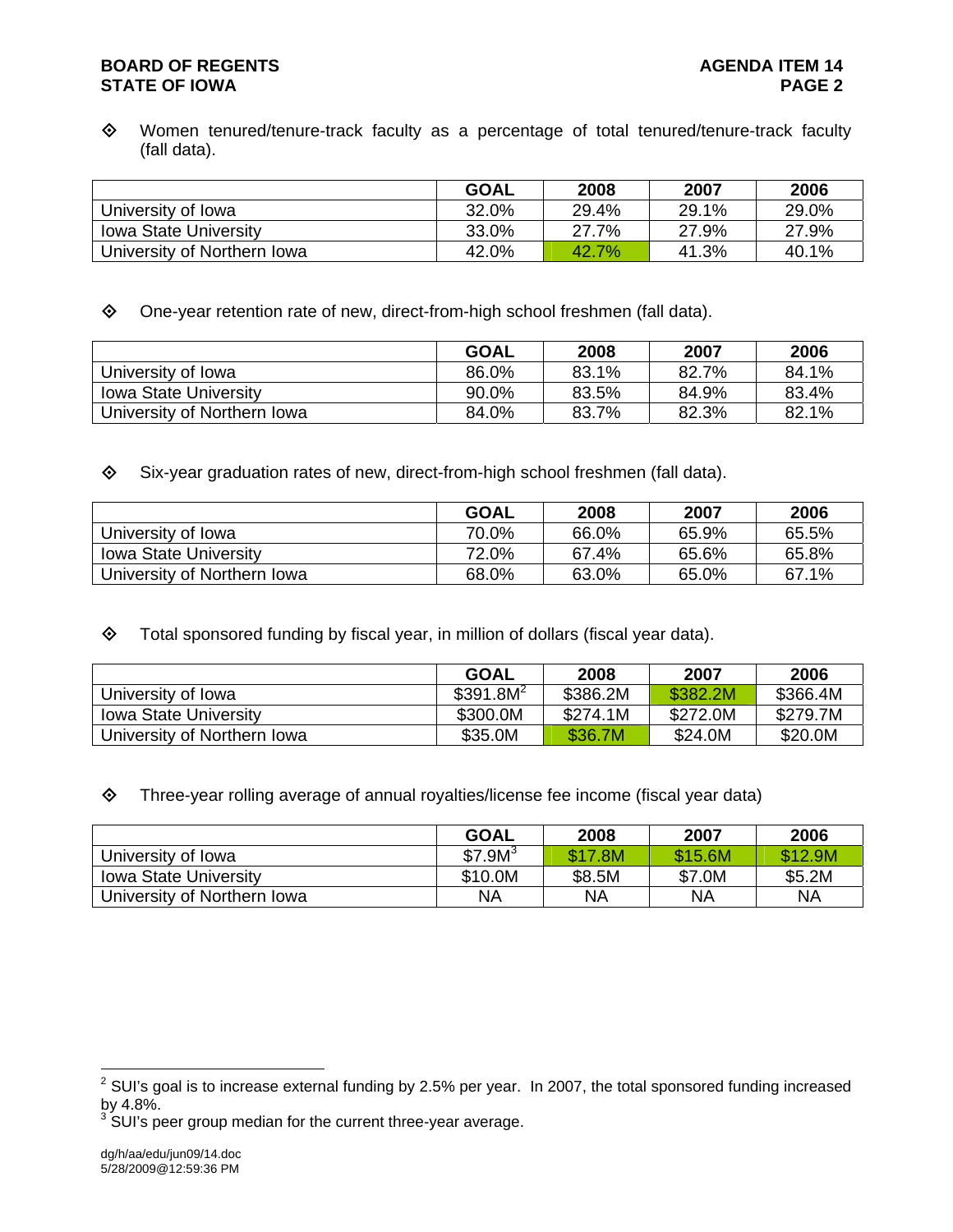## **BOARD OF REGENTS**<br> **BOARD OF REGENTS**<br> **BOARD OF IOWA**<br>
PAGE 3 **STATE OF IOWA**

## Faculty salaries as compared to peer institutions (fall data).

## **Fall 2008**

|      | <b>SUI</b>                                                                                                                                                                                                       | <b>ISU</b>                                                 | <b>UNI</b>                                     |
|------|------------------------------------------------------------------------------------------------------------------------------------------------------------------------------------------------------------------|------------------------------------------------------------|------------------------------------------------|
| Goal | Increase<br>٠<br>nonclinical<br>tenure/tenure-track<br>faculty salaries to<br>top third of peer<br>group<br>clinical<br>Increase<br>٠<br>medicine<br>faculty<br>50 <sup>th</sup><br>salaries<br>to<br>percentile | faculty<br>Increase<br>102% of<br>salaries to<br>peer mean | 70 <sup>th</sup><br>percentile<br>or<br>better |
| 2008 | Nonclinical is 8/11<br>٠<br>39 <sup>th</sup><br>Clinical<br>is<br>percentile                                                                                                                                     | 95.0% of peer mean                                         | 46 <sup>th</sup> percentile                    |
| 2007 | Nonclinical is 8/11<br>٠<br>$41^{\rm st}$<br>Clinical<br>is<br>٠<br>percentile                                                                                                                                   | 94.0% of peer mean                                         | 54 <sup>th</sup> percentile                    |
| 2006 | Nonclinical is 8/11<br>٠<br>40 <sup>th</sup><br>Clinical<br>is<br>percentile                                                                                                                                     | 95.0% of peer mean                                         | 46 <sup>th</sup> percentile                    |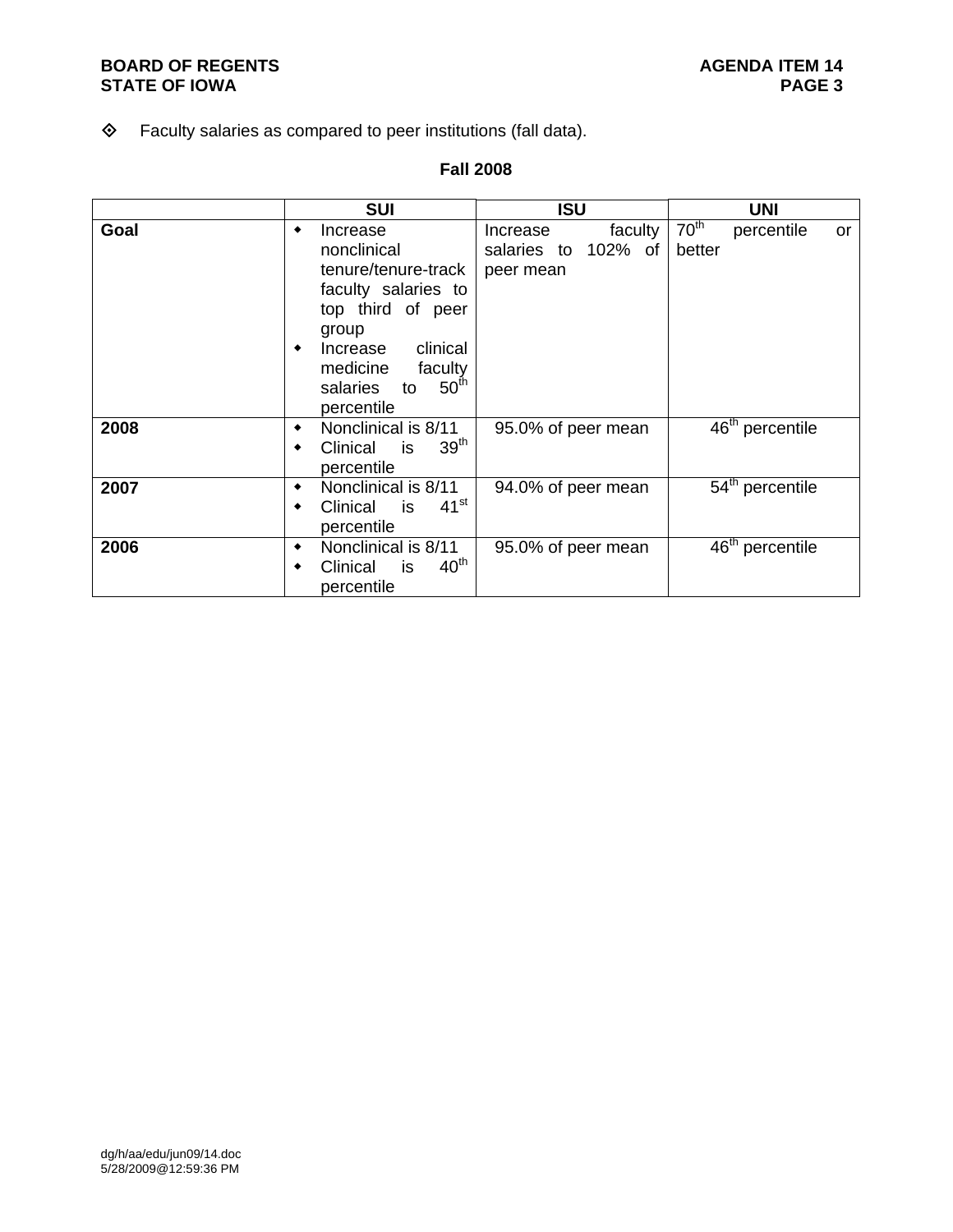## **INDICATORS OF PROGRESS 2005‐<sup>2010</sup>**

In each year of the 2005‐2010 planning period, the University will look to the following <sup>44</sup> indicators to measure our progress toward achieving the aspiration and goals articulated in this strategic plan. These indicators, <sup>a</sup> combination of institutional targets and peer benchmark measures, are not intended to evaluate every initiative described in the plan. Nor are they intended to stand alone; we also will monitor a wide variety of other measures that are reported in annual governance reports to the Board of Regents, State of Iowa, and elsewhere. However, these indicators will provide an annual snapshot of our overall progress, institutional health, and competitiveness among our peers.

### **Undergraduate Education**

|   | Indicator                                                                    | <b>Baseline/Target</b>                                                                                                                                                                                                                                                                                                       | Status - Spring 2009                                                                                                                                                                  |
|---|------------------------------------------------------------------------------|------------------------------------------------------------------------------------------------------------------------------------------------------------------------------------------------------------------------------------------------------------------------------------------------------------------------------|---------------------------------------------------------------------------------------------------------------------------------------------------------------------------------------|
|   | <b>ACT</b> scores                                                            | Improve mean ACT score from 24.7 (fall 2004)<br>to $26.5(P)$                                                                                                                                                                                                                                                                 | 25.2 (fall 2008)                                                                                                                                                                      |
| 2 | One-year retention rate of new,<br>direct-from-high-school<br>students       | Increase from $83.2\%$ (2003 cohort) to $86.0\%$ (P)                                                                                                                                                                                                                                                                         | 83.1% (2007 cohort)                                                                                                                                                                   |
| 3 | Six-year graduation rate of new,<br>direct-from-high-school<br>students      | Increase from $66.2\%$ (1998 cohort) to $70.0\%$ (P)                                                                                                                                                                                                                                                                         | 66.0% (2002 cohort)                                                                                                                                                                   |
| 4 | Percent of undergraduates who<br>utilize Pomerantz Career Center<br>services | Calendar 2004:<br>Increase number of registered internships from<br>985 to 1,350; increase number of advising<br>appointments from 3,680 to 4,550; increase<br>number of employer/ student interviews from<br>1,500 to 3,850; increase number of students<br>attending career planning seminars from 1,250<br>to $1,650$ (I) | Calendar 2008:<br>Registered internships: 1,021<br>Advising appointments: 3,642<br>Employer/student interviews: 4,609<br>Number of students attending career planning seminars: 2,451 |
| 5 | Study abroad participants                                                    | Increase undergraduate student participation<br>from $689$ students to $1,000$ (I); increase graduate<br>student participation from 271 to 475 (I) (FY04)                                                                                                                                                                    | 853 undergraduate students; 365 graduate students (FY08)                                                                                                                              |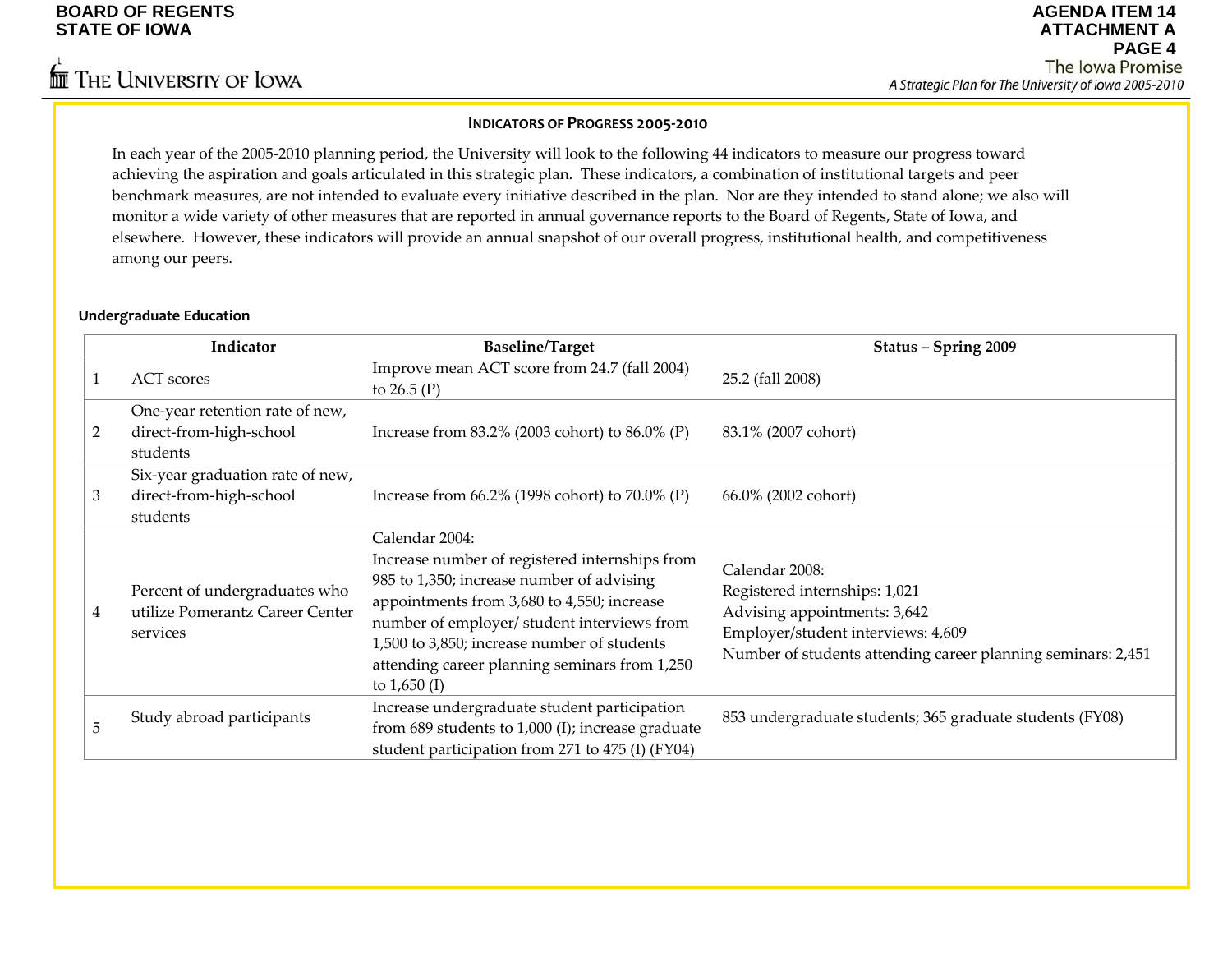# $\stackrel{\leftarrow}{\mathbb{I}\mathbb{I}}$  The University of Iowa

|   | Indicator                                                                                                                                     | <b>Baseline/Target</b>                                                         | Status - Spring 2009                                                                                                                                                                                                                                                                                                                                                                                                                                                                                                    |
|---|-----------------------------------------------------------------------------------------------------------------------------------------------|--------------------------------------------------------------------------------|-------------------------------------------------------------------------------------------------------------------------------------------------------------------------------------------------------------------------------------------------------------------------------------------------------------------------------------------------------------------------------------------------------------------------------------------------------------------------------------------------------------------------|
| 6 | Complete a comprehensive<br>study of the undergraduate<br>experience at Iowa                                                                  | Committee report to recommend programmatic<br>improvements (I)                 | HLC reaccreditation focused on undergraduate education,<br>leading to several specific recommendations for improvement of<br>the undergraduate student experience. Student Success Team<br>initiatives include improvement and enhancement of living<br>learning communities, strategies for student engagement, and a<br>focus on student learning outcomes. The Provost's office will<br>sponsor a second application of the Research on Iowa Student<br>Experiences (RISE) study to allow comparison to RISE I.      |
| 7 | Review collegiate general<br>education requirements to<br>ensure that all students receive<br>a strong background in the arts<br>and sciences | Committee report to recommend programmatic<br>improvements (I)                 | The College of Liberal Arts & Sciences completed a review of its<br>general education program; the recommendations were<br>approved by the Faculty Assembly and will be implemented for<br>the entering class of 2011. The College of Business adopted the<br>CLAS changes for its students. The General Education Advisory<br>Committee in CLAS continues to monitor and to assess courses<br>added to the general education program for content and<br>relevance.                                                     |
| 8 | Create additional opportunities<br>for students to engage in<br>research, scholarship, and<br>creative work                                   | Inventory current efforts and develop plans for<br>involving more students (I) | • Research award programs are providing stipend support for<br>more than 140 undergraduates in research<br>• Undergraduate employment in research positions - 804<br>students involved<br>• Undergraduate research for credit - more than 1000 students<br>participating in individualized instruction<br>• A new Distinguished Mentor awards program has been<br>created to stimulate undergraduate research<br>• A new Travel Award program for undergraduates to present<br>research at conferences has been created |
| 9 | Number of First-Year Seminars                                                                                                                 | Increase from 13 (in 2004-05) to 50 sections per<br>academic year (I)          | 45 (AY09)                                                                                                                                                                                                                                                                                                                                                                                                                                                                                                               |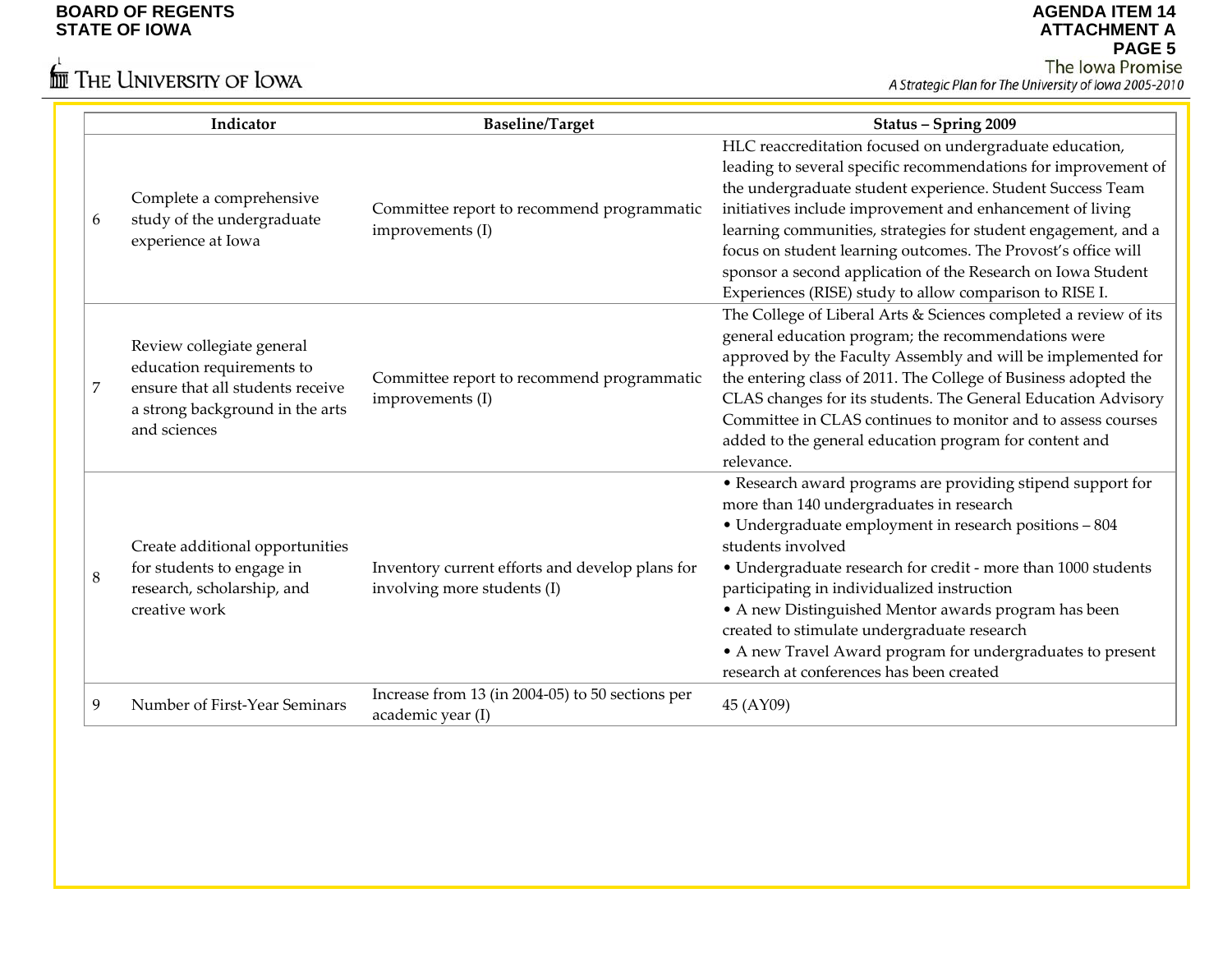$\stackrel{\leftarrow}{\mathbf{m}}$  The University of Iowa

#### **Graduate and Professional Education and Research**

|     | Indicator                                                                | <b>Baseline/Target</b>                                                                                                                                   | Status - Spring 2009                                                                                                                                                                                                                                                                                                                                                                                                                                  |
|-----|--------------------------------------------------------------------------|----------------------------------------------------------------------------------------------------------------------------------------------------------|-------------------------------------------------------------------------------------------------------------------------------------------------------------------------------------------------------------------------------------------------------------------------------------------------------------------------------------------------------------------------------------------------------------------------------------------------------|
| 10  | Pass rates on qualifying,<br>licensing, and certification<br>exams       | Maintain pass rates above national means in<br>selected areas (P)                                                                                        | Pass rates above national means for Dentistry, Medicine, and<br>Pharmacy professional licensing exams. The bar exam is given<br>by state; pass rates for UI College of Law students above the<br>mean for the state of Iowa.                                                                                                                                                                                                                          |
| -11 | Number of graduate students<br>winning national fellowships or<br>awards | 30 awards in each of next five years (I)                                                                                                                 | 68 (FY09)                                                                                                                                                                                                                                                                                                                                                                                                                                             |
| 12  | Time to PhD degree                                                       | Decrease the average from 6.7 years (students<br>graduated within five years, 1999-2004) to 6.4<br>years (I)                                             | Students graduated within five years, 2003-2008: 6.6 years<br>average                                                                                                                                                                                                                                                                                                                                                                                 |
| 13  | Total sponsored funding by<br>fiscal year, in millions of dollars        | Increase external funding 2.5% per year (P) (FY<br>04 total sponsored funding: \$332.6M)                                                                 | 2.2% (FY08 total sponsored funding: \$386M); average over two<br>years (FY07 and FY08) about 3.3%                                                                                                                                                                                                                                                                                                                                                     |
| 14  | Sponsored research applications                                          | Increase the number of annual external grant<br>applications from 3,041 (FY04) to 3,200 (I)                                                              | 3,360 (FY08)                                                                                                                                                                                                                                                                                                                                                                                                                                          |
| 15  | Fellowships and scholarships                                             | Increase to 10 the average number of national<br>faculty fellowships and scholarships awarded<br>per year (Guggenheim, Fulbright, NEA, and<br>$NEH)$ (I) | 6 (FY09)                                                                                                                                                                                                                                                                                                                                                                                                                                              |
| 16  | Graduate assistant salary and<br>tuition scholarship levels              | Increase to top third of peer group (P) (FY04:<br>TA salary 7/11, RA salary 6/11)                                                                        | TA Salary 3/11, RA Salary 3/11 (FY09)                                                                                                                                                                                                                                                                                                                                                                                                                 |
| 17  | Graduate fellowships and<br>scholarships                                 | Redeploy block allocation to support the<br>recruitment of higher quality graduate students<br>(I)                                                       | FY08 was the third and final year of the three year process of<br>redeploying the block allocation. This reallocation process has<br>resulted in the establishment of three new fellowship programs<br>to encourage and reward retention and degree completion<br>efforts. The reallocation process has also resulted in an increase<br>in the number of fellowships offered for recruitment, and<br>allowed maintenance of the competitive stipends. |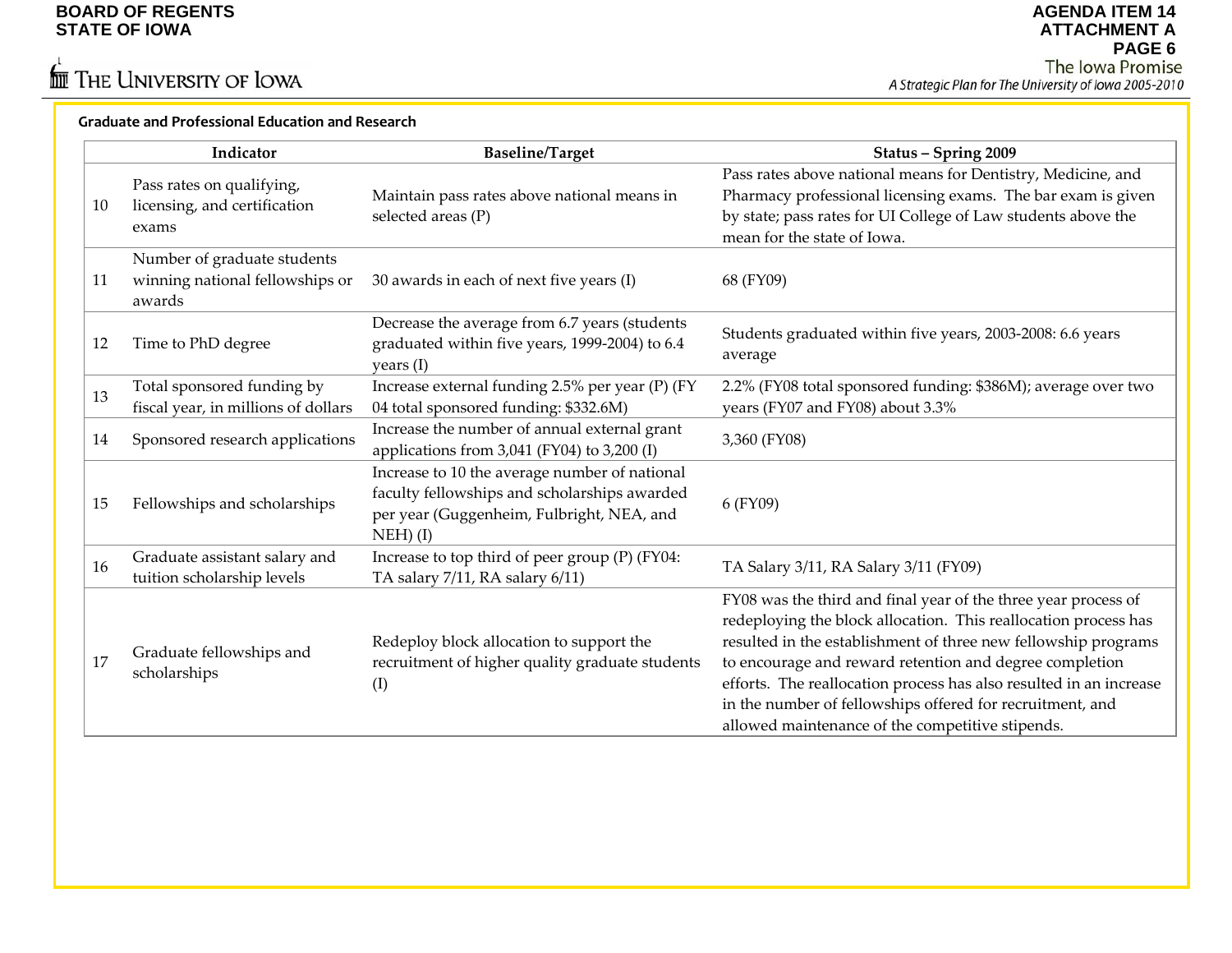# $\stackrel{\leftarrow}{\mathbf{m}}$  The University of Iowa

| <b>Diversity</b> |                                                                                                                    |                                                                                     |                                                                                                                                                                                                                                                                                                                                                                                               |
|------------------|--------------------------------------------------------------------------------------------------------------------|-------------------------------------------------------------------------------------|-----------------------------------------------------------------------------------------------------------------------------------------------------------------------------------------------------------------------------------------------------------------------------------------------------------------------------------------------------------------------------------------------|
|                  | Indicator                                                                                                          | <b>Baseline/Target</b>                                                              | Status - Spring 2009                                                                                                                                                                                                                                                                                                                                                                          |
| 18               | Climate measures reported in<br>regular campuswide survey                                                          | Establish benchmark and target after the<br>completion of the campuswide survey (I) | The Office of Equal Opportunity and Diversity, after reviewing<br>the results of the student diversity climate surveys and<br>considering other data, has proposed that the UI retain its<br>current diversity-related indicators, undertake steps to eliminate<br>differences in how majority and minority students experience<br>the UI, and regularly survey students to monitor progress. |
| 19               | Racial/ethnic minority student<br>enrollment as a percentage of<br>total enrollment                                | Increase from 8.7% (fall 2003) to 10.9% (P)                                         | 9.6% (fall 2008)                                                                                                                                                                                                                                                                                                                                                                              |
| 20               | International student<br>enrollment as a percentage of<br>total enrollment                                         | Increase from 7.0% (fall 2004) to 9.0% (I)                                          | 7.2% (fall 2008)                                                                                                                                                                                                                                                                                                                                                                              |
| 21               | Racial/ethnic minority<br>tenured/tenure track faculty as<br>a percentage of total<br>tenured/tenure track faculty | Increase from 13.6% (fall 2003) to 16.0% (P)                                        | 17.7% (fall 2008)                                                                                                                                                                                                                                                                                                                                                                             |
| 22               | Women tenured/tenure track<br>faculty as a percentage of total<br>tenured/tenure track faculty                     | Increase from 27.7% (fall 2003) to 32.0% (P)                                        | 29.4% (fall 2008)                                                                                                                                                                                                                                                                                                                                                                             |
| 23               | Women in executive positions                                                                                       | Increase from 32.1% (fall 2003) to 37.0% (I)                                        | 37.6% (fall 2008)                                                                                                                                                                                                                                                                                                                                                                             |
| 24               | Racial/ethnic minorities in<br>executive positions                                                                 | Increase from 6.7% (fall 2003) to 8.0% (I)                                          | 7.4% (fall 2008)                                                                                                                                                                                                                                                                                                                                                                              |
| 25               | Racial/ethnic minority P&S staff<br>as a percentage of total P&S<br>staff                                          | Increase from 6.5% (fall 2003) to 7.5% (I)                                          | 6.9% (fall 2008)                                                                                                                                                                                                                                                                                                                                                                              |
| 26               | Undergraduate racial/ethnic<br>minority student first-year<br>retention rate                                       | Increase from 79.4% (2003 cohort) to 85.2% (I)                                      | 84.7% (2007 cohort)                                                                                                                                                                                                                                                                                                                                                                           |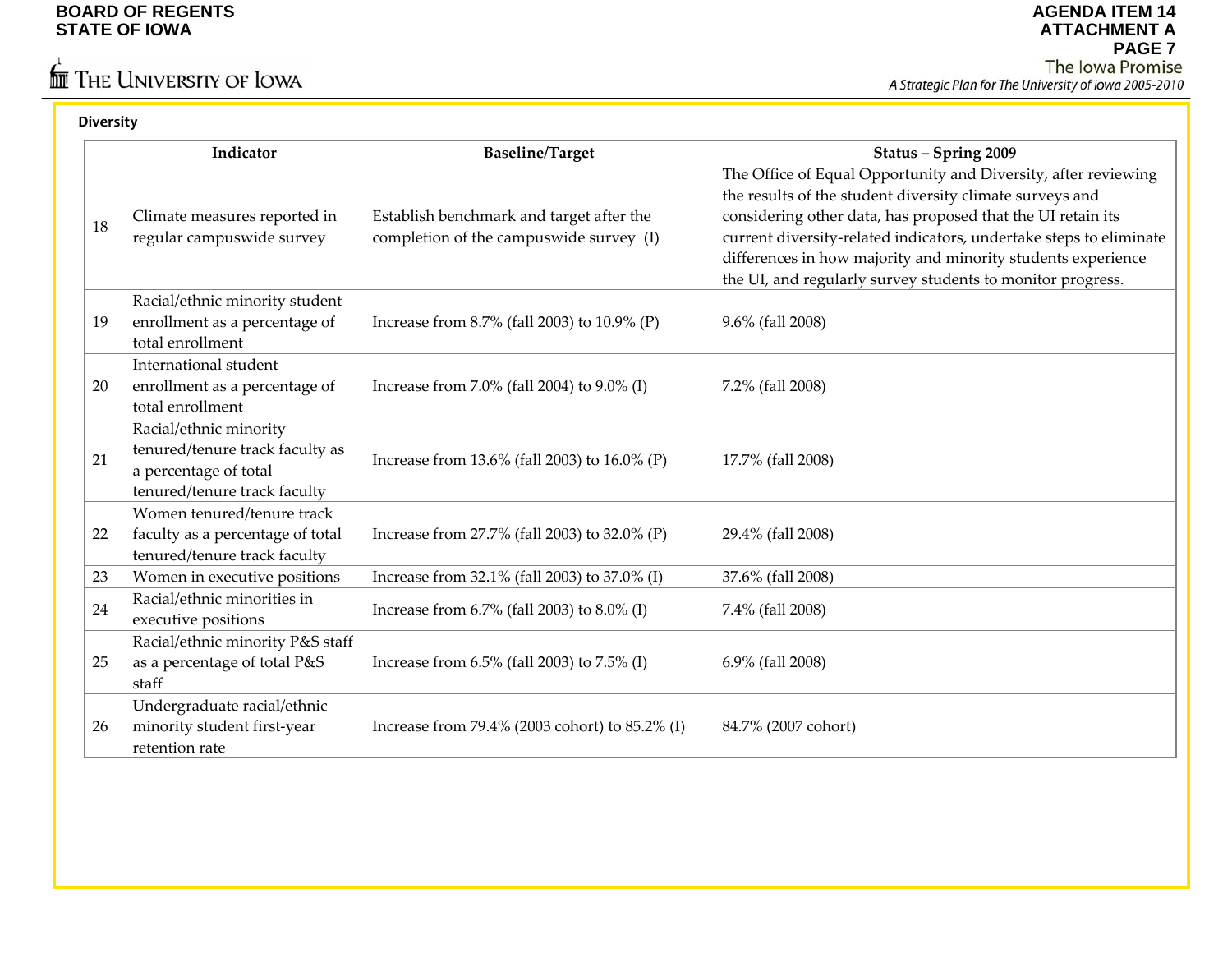# $\stackrel{\leftarrow}{\mathbb{I}\mathbb{I}}$  The University of Iowa

**AGENDA ITEM 14 ATTACHMENT APAGE 8**

|    | Indicator                      | <b>Baseline/Target</b>                        | Status – Spring 2009 |
|----|--------------------------------|-----------------------------------------------|----------------------|
|    | Central support of diversity   |                                               |                      |
| 27 | hires through the Faculty      | Increase budget pool from \$800,000 (FY05) to | \$1,813,282 (FY09)   |
|    | <b>Diversity Opportunities</b> | $$1,300,000$ (I)                              |                      |
|    | Program (FDOP)                 |                                               |                      |

## **Vitality**

|    | Indicator                                                                             | <b>Baseline/Target</b>                                                                                                                                                        | Status - Spring 2009                                                                                                 |
|----|---------------------------------------------------------------------------------------|-------------------------------------------------------------------------------------------------------------------------------------------------------------------------------|----------------------------------------------------------------------------------------------------------------------|
|    | Faculty salaries as compared                                                          | Increase nonclinical tenured/tenure<br>track faculty salaries to top third of<br>peer group (10 of 11 in 2004-05) (P);                                                        | Nonclinical: 8 of 11 (FY08)*<br>Clinical: 39th percentile (FY08)                                                     |
| 28 | to peer institutions                                                                  | increase clinical medicine faculty<br>salaries to 50 <sup>th</sup> percentile in AAMC<br>(P)                                                                                  | *Based on a preliminary look at salary data collected by the American<br>Association of University Professors (AAUP) |
| 29 | P&S salaries                                                                          | Monitor salaries of P&S employees at<br>CIC institutions on an annual basis.<br>Make determinations annually<br>related to the competitiveness of UI<br>$P&S$ salaries. $(P)$ | Percent above the mean for UI nonorganized P&S salaries when compared<br>primarily to the Big Ten: 3.87 (FY08)       |
| 30 | Association of Research<br>Libraries (ARL) rank among<br>public research universities | Maintain top 15 ranking among<br>public research libraries (P) (Baseline:<br>ranked $14th$ in 2003)                                                                           | 21 <sup>st</sup> (2007)                                                                                              |
| 31 | Total gift productivity                                                               | Increase annual total gift productivity<br>through the UI Foundation from<br>\$144.5 million (5-year average, 2000-<br>2004) to \$200.0 million (I)                           | \$166.9M (5-year average, 2004-2008)                                                                                 |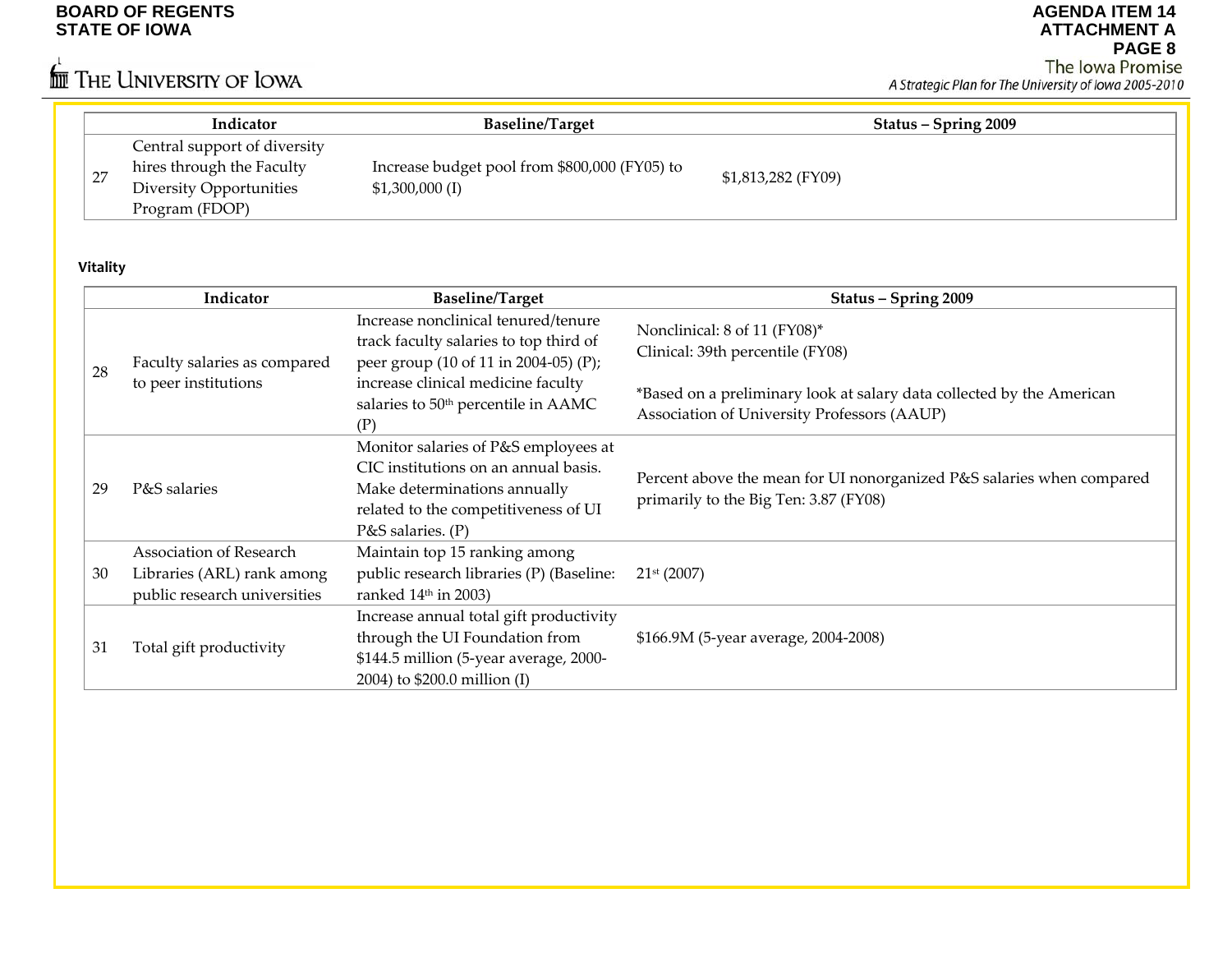# $\stackrel{\leftarrow}{\mathbf{m}}$  The University of Iowa

|    | Indicator                                                                | <b>Baseline/Target</b>                                                                                                                                 | Status - Spring 2009                                                                                                                                                                                                                                                                                                                                                                                                                                                                                                                                                                                                                                                                                                                                                                                   |
|----|--------------------------------------------------------------------------|--------------------------------------------------------------------------------------------------------------------------------------------------------|--------------------------------------------------------------------------------------------------------------------------------------------------------------------------------------------------------------------------------------------------------------------------------------------------------------------------------------------------------------------------------------------------------------------------------------------------------------------------------------------------------------------------------------------------------------------------------------------------------------------------------------------------------------------------------------------------------------------------------------------------------------------------------------------------------|
| 32 | Space needs assessment and<br>allocation policies                        | Create comprehensive plans and<br>policies to assure optimum use of<br>existing and new space (I)                                                      | With new assessment and visualization technology, Facilities Management<br>has updated architectural records for 68 buildings, including most that<br>house substantial amounts of externally-funded research. In addition to<br>improved architectural records, space data for 26 more buildings has been<br>updated and published in the new Space Information Management System<br>(SIMS). This upgrade of data is fundamental to calculations of research<br>productivity per square footage. This information is now web-accessible for<br>college administrators, to enable their more active management of assigned<br>space. An older database of space in all buildings, including for buildings<br>not yet updated in the new SIMS, is also available via web to identified<br>campus users. |
| 33 | Health risk assessment                                                   | 50% participation of faculty and staff<br>in survey (I); 50% participation of<br>identified at-risk individuals in<br>campus health programs (I)       | 64.0% participation of faculty and staff in survey (2008); 23.0% participation<br>of at-risk individuals in campus health programs (2008)                                                                                                                                                                                                                                                                                                                                                                                                                                                                                                                                                                                                                                                              |
| 34 | Faculty/staff participation in<br>development and leadership<br>programs | Increase annual enrollment in<br>programs from 9,300 (FY03) to 10,250<br>(I)                                                                           | 18,416 (FY08)                                                                                                                                                                                                                                                                                                                                                                                                                                                                                                                                                                                                                                                                                                                                                                                          |
| 35 | Percent of employees<br>receiving annual performance<br>reviews          | Increase from 85.0% (FY03) to 100.0%<br>(I)                                                                                                            | 93.6% (FY08)                                                                                                                                                                                                                                                                                                                                                                                                                                                                                                                                                                                                                                                                                                                                                                                           |
| 36 | Administrative<br>transformation                                         | Conduct six reviews per year during<br>first three years of planning period (I)                                                                        | 12 (FY09)                                                                                                                                                                                                                                                                                                                                                                                                                                                                                                                                                                                                                                                                                                                                                                                              |
| 37 | Deferred maintenance and<br>safety improvements                          | Reallocate \$1 for every \$2 in new<br>capital appropriations received to<br>address critical deferred maintenance<br>and safety improvement needs (I) | In FY 2008, the state of Iowa committed approximately \$9M in new<br>Academic Building Revenue Bond authority for deferred maintenance that<br>will help elevate the overall condition of the existing facilities. The bond<br>proceeds will not be available until FY 2010. The University increased its<br>General Education Fund support for building renewal and safety funding by<br>\$1.35M in FY 2009. The University is committed to dedicating funding for<br>building renewal equal to 1.5% of the replacement value of new facilities not<br>otherwise supported by bonded enterprises. To the degree future General<br>Education Fund funding pressures do not permit this level of investment,<br>the Board will be informed.                                                             |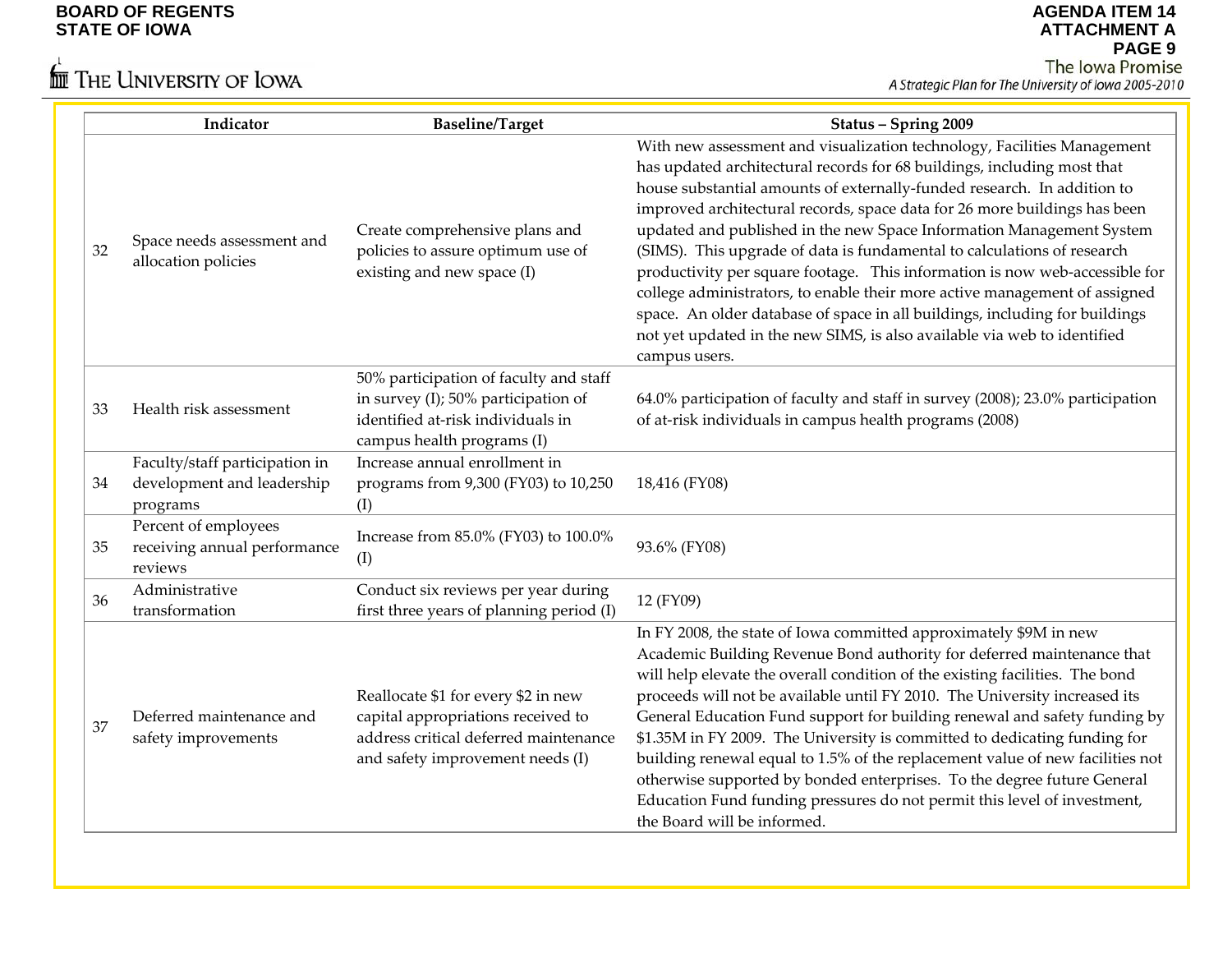# $\stackrel{\leftarrow}{\text{Im}}$  The University of Iowa

| Indicator                                | <b>Baseline/Target</b>                                                                                                                                                                                               | Status - Spring 2009                                                                                                                                                                                                                                                                                                                                                                                                                                                                                                                                                                                                                                                                                                                                                                                                                                                                                                                                                                               |
|------------------------------------------|----------------------------------------------------------------------------------------------------------------------------------------------------------------------------------------------------------------------|----------------------------------------------------------------------------------------------------------------------------------------------------------------------------------------------------------------------------------------------------------------------------------------------------------------------------------------------------------------------------------------------------------------------------------------------------------------------------------------------------------------------------------------------------------------------------------------------------------------------------------------------------------------------------------------------------------------------------------------------------------------------------------------------------------------------------------------------------------------------------------------------------------------------------------------------------------------------------------------------------|
| 38<br>Gender equity                      | Appoint committee to study gender<br>equity and develop action plan if<br>deficiencies are found (I)                                                                                                                 | UI has implemented or is in process of implementing many of the<br>recommendations of the Gender Equity Task Force, including:<br>• Modified the University policy on extension of the probationary period for<br>new parents;<br>• Modified the University policy on the length of the probationary period for<br>clinically active faculty in the Colleges of Medicine and Dentistry;<br>• Developed funding guidelines and increased the amount of funds<br>available for support of dual academic couple hires;<br>• Hired a full time professional staff person in the Office of the Provost to<br>oversee faculty career and leadership development programs;<br>• Developing a centralized mentoring website and formalized mentoring<br>workshops for mentors and mentees;<br>• Established peer mentoring network events for new and junior female<br>faculty and faculty of color;<br>• Preparing to conduct a biannual salary equity survey as recommended in<br>the 2005 salary study. |
| Arts and humanities<br>39<br>initiatives | Revisit the recommendations of the<br>1997 Task Force on the Arts and<br>Humanities; implement the campus<br>dialog on the humanities envisioned<br>in the AAU's 2004 report,<br>"Reinvigorating the Humanities" (I) | The Project on the Rhetoric of Inquiry organized a major conference on<br>Writing Science, pulling together these two important constituencies to<br>address the role of writing in translating science for the public. The<br>Undergraduate Writing Program, under a new director and with a newly<br>renovated house, exceeded enrollment capacity in its first year. Iowa City<br>was chosen a UNESCO City of Literature (the third in the world), having<br>been nominated by the university's International Writing Program. The<br>university and city jointly celebrated the designation that honors the city's<br>long and distinguished literary tradition. The humanities and arts, working<br>together with fields of science, technology, business, and policy, created a<br>sustainability certificate for undergraduates.                                                                                                                                                            |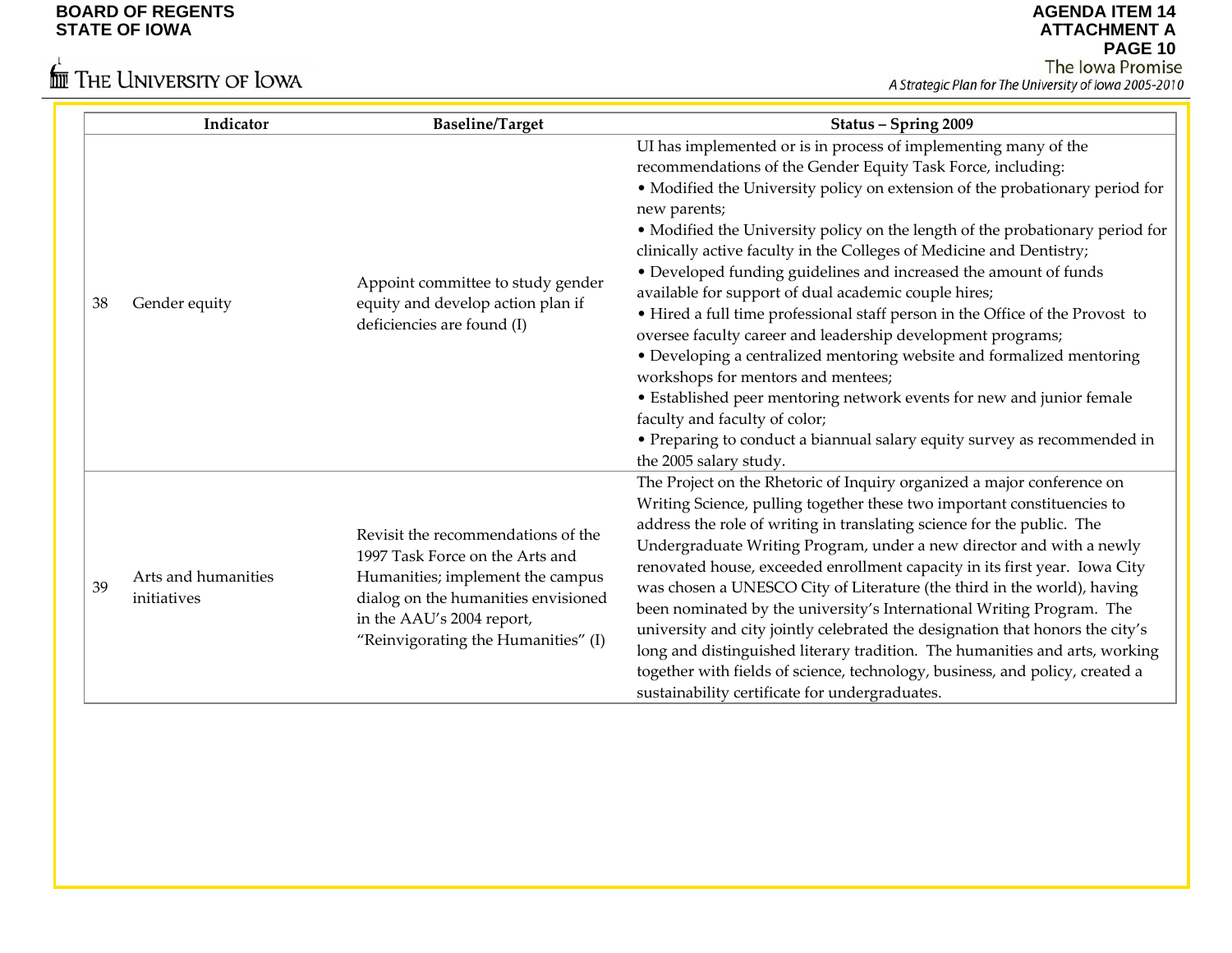**Engagement**

# $\stackrel{\leftarrow}{\mathbf{m}}$  The University of Iowa

|    | Indicator                                                                                                                             | <b>Baseline/Target</b>                                                                                                | Status - Spring 2009                                                                                                                                                                                                                                                                                                                                                                                                                                                                                                                                                                                                                                                                                                                                                                                                                                                                                                                                                                                                                                                                                                                                                                                                                                                                                                                      |
|----|---------------------------------------------------------------------------------------------------------------------------------------|-----------------------------------------------------------------------------------------------------------------------|-------------------------------------------------------------------------------------------------------------------------------------------------------------------------------------------------------------------------------------------------------------------------------------------------------------------------------------------------------------------------------------------------------------------------------------------------------------------------------------------------------------------------------------------------------------------------------------------------------------------------------------------------------------------------------------------------------------------------------------------------------------------------------------------------------------------------------------------------------------------------------------------------------------------------------------------------------------------------------------------------------------------------------------------------------------------------------------------------------------------------------------------------------------------------------------------------------------------------------------------------------------------------------------------------------------------------------------------|
| 40 | UI contributions to external<br>community                                                                                             | Develop recognition program for<br>faculty, staff, and students who make<br>significant external contributions (I)    | Created President's Award for State Outreach and Public Engagement - 23<br>awarded to date (6 for the 2004-05 academic year, 4 for the 2005-06 academic<br>year, 9 for the 2006-07 academic year, 4 for the 2007-08 academic year)                                                                                                                                                                                                                                                                                                                                                                                                                                                                                                                                                                                                                                                                                                                                                                                                                                                                                                                                                                                                                                                                                                        |
| 41 | Number of students<br>participating in cooperative<br>education, community<br>internship, service learning,<br>and volunteer programs | Increase service learning course<br>enrollment to 1,000 (I); increase<br>number of student volunteers to 2,000<br>(I) | Service learning course enrollment: The Center for Teaching has developed a<br>survey to collect information about student enrollment and participation in<br>service learning courses, and expects to send the survey to faculty in spring<br>2009. The Center is also developing a process by which faculty who choose<br>to do so may post their service learning courses on the Center's web site,<br>making those courses easier for students to find. The University plans to<br>identify service learning courses within its new student information system<br>("MAUI"), currently under development.<br>Given that additional service learning courses have been developed and<br>student interest continues to grow, UI expects that service learning course<br>enrollments have increased significantly from the 1,273 enrollments reported<br>in spring 2007 (a proxy measure based on enrollment in the 49 service<br>learning courses that arose out of the Service Learning Institutes offered in<br>2006 and 2007). In addition, UI faculty continue to broaden the types of<br>service learning courses offered. There are at least two new international<br>service learning courses, including a winter session course in India and a full<br>semester course in which students travel to Xicotepec, Mexico over spring |
|    |                                                                                                                                       |                                                                                                                       | break.<br>Student volunteers: 2,938* (FY09).<br>*Estimated number of 10,000 Hours Show participants, as a proxy measure.<br>Last year, the UI Civic Engagement Program (CEP) created an online survey<br>to assist with tracking student volunteer activities. Survey questions were<br>based on typical requests for information from the Corporation for National<br>and Community Service (CNCS) and Iowa Campus Compact (IACC). The<br>data collected via the survey are currently being analyzed.                                                                                                                                                                                                                                                                                                                                                                                                                                                                                                                                                                                                                                                                                                                                                                                                                                    |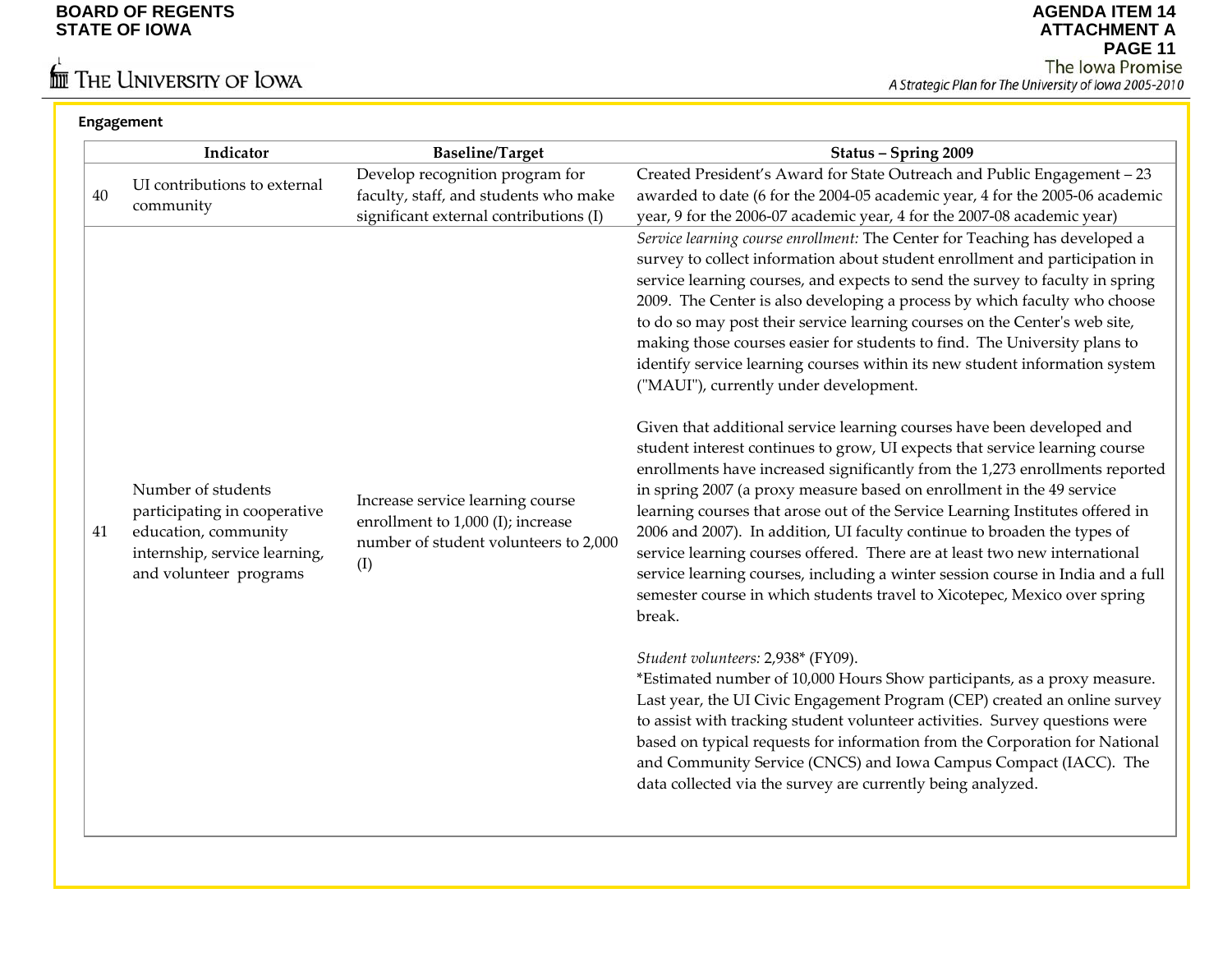# $\stackrel{\leftarrow}{\mathbb{I}\mathbb{I}}$  The University of Iowa

|    | Indicator                               | <b>Baseline/Target</b>                                                                                                                                      | Status - Spring 2009                                                                                                                                                                                       |
|----|-----------------------------------------|-------------------------------------------------------------------------------------------------------------------------------------------------------------|------------------------------------------------------------------------------------------------------------------------------------------------------------------------------------------------------------|
|    |                                         |                                                                                                                                                             | Other indicators of student engagement include:                                                                                                                                                            |
|    |                                         |                                                                                                                                                             | • Participation in the Martin Luther King, Jr. Day of Service increased from                                                                                                                               |
|    |                                         |                                                                                                                                                             | 125 student, faculty, and staff volunteers at 14 service sites in 2008 to 160                                                                                                                              |
|    |                                         |                                                                                                                                                             | volunteers at 15 service sites in 2009.                                                                                                                                                                    |
|    |                                         |                                                                                                                                                             | · In fall 2007, UI added an additional national day of service: Make a                                                                                                                                     |
|    |                                         |                                                                                                                                                             | Difference Day. In fall 2008, more than 200 volunteers (mostly students)<br>participated.                                                                                                                  |
|    |                                         |                                                                                                                                                             | • The CEP sponsored several new service activities in 2008-09, including two                                                                                                                               |
|    |                                         |                                                                                                                                                             | service activities for Project Holiday (a partnership among the Crisis Center,                                                                                                                             |
|    |                                         |                                                                                                                                                             | the Salvation Army, Elder Services, and the Visiting Nurse Association to                                                                                                                                  |
|    |                                         |                                                                                                                                                             | provide for children, families, and elderly in need at the holidays); and an                                                                                                                               |
|    |                                         |                                                                                                                                                             | Iowa River clean-up activity in partnership with the City of Iowa City, which                                                                                                                              |
|    |                                         |                                                                                                                                                             | will kick off National Volunteer Week and Earth Week in spring 2009.                                                                                                                                       |
|    |                                         |                                                                                                                                                             | • Through the Iowa Commission on Volunteer Service, in 2008 the                                                                                                                                            |
|    |                                         |                                                                                                                                                             | Governor's Office and Iowa Campus Compact won an AmeriCorps                                                                                                                                                |
|    |                                         |                                                                                                                                                             | Education Award grant. UI is one of the sites for the grant and has 15                                                                                                                                     |
|    |                                         |                                                                                                                                                             | students going through the program this year. Work-study students at                                                                                                                                       |
|    |                                         |                                                                                                                                                             | nonprofit agencies who engage in a total of 300 hours of service and recruit                                                                                                                               |
|    |                                         |                                                                                                                                                             | 10 others into a volunteer opportunity receive \$1,000 toward tuition.                                                                                                                                     |
| 42 | Patient satisfaction rating             | Improve outpatient mean score from<br>4.35 (FY02) to 4.50 (scale = 5.00) (I);<br>improve inpatient mean score from<br>86.8 (FY02) to 90.0 (scale=100.0) (I) | Outpatient survey instrument changed in FY06 to a 100.0 scale; outpatient<br>mean score 90.0 on "care received during visit" (FY08); Inpatient mean score<br>88.2 on "overall rating of care given" (FY08) |
|    | Number of options and                   |                                                                                                                                                             |                                                                                                                                                                                                            |
| 43 | licenses of UI intellectual<br>property | Increase from $42$ (FY03) to $75$ (I)                                                                                                                       | 30 (FY08)                                                                                                                                                                                                  |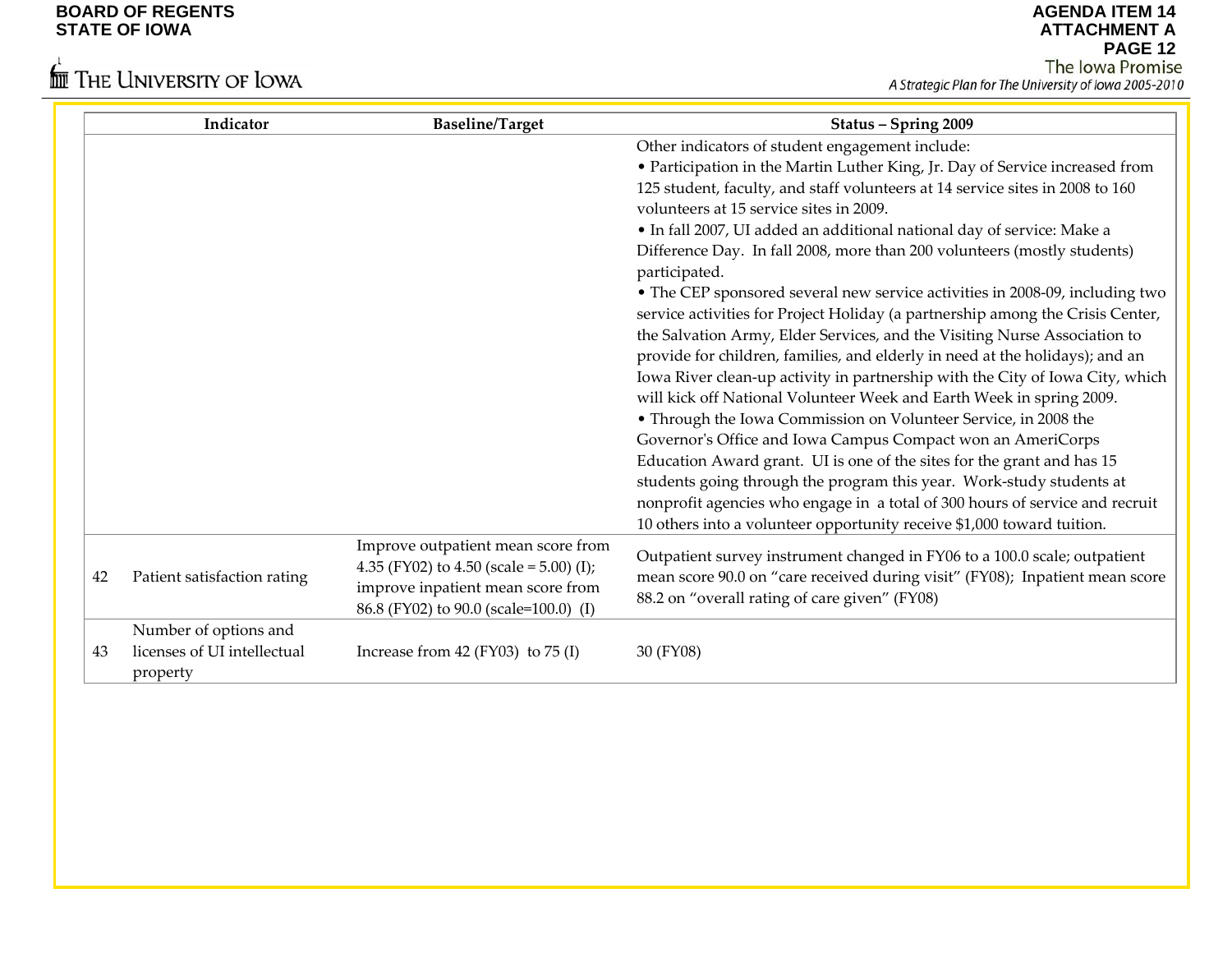# $\stackrel{\leftarrow}{\blacksquare}$  The University of Iowa

| Indicator<br><b>Baseline/Target</b>                                                                                                                              | Status - Spring 2009                                                                                                                                                                                                                                                                                                                                                                                                                                                                                                                                                                                                                                                                                                                                                                                                                                                                                                                                                                                                                                                                                                                                                                                                                                                                                                                                                                                                                                                                                                                                                                                                                                                                                                                                                                                                                                                                                                                                                                                                                                                                                                                                                                                                                                                                                          |
|------------------------------------------------------------------------------------------------------------------------------------------------------------------|---------------------------------------------------------------------------------------------------------------------------------------------------------------------------------------------------------------------------------------------------------------------------------------------------------------------------------------------------------------------------------------------------------------------------------------------------------------------------------------------------------------------------------------------------------------------------------------------------------------------------------------------------------------------------------------------------------------------------------------------------------------------------------------------------------------------------------------------------------------------------------------------------------------------------------------------------------------------------------------------------------------------------------------------------------------------------------------------------------------------------------------------------------------------------------------------------------------------------------------------------------------------------------------------------------------------------------------------------------------------------------------------------------------------------------------------------------------------------------------------------------------------------------------------------------------------------------------------------------------------------------------------------------------------------------------------------------------------------------------------------------------------------------------------------------------------------------------------------------------------------------------------------------------------------------------------------------------------------------------------------------------------------------------------------------------------------------------------------------------------------------------------------------------------------------------------------------------------------------------------------------------------------------------------------------------|
| Tracking outreach and<br>Collect information on all outreach<br>economic development<br>and economic development efforts<br>44<br>efforts<br>and set targets (I) | Indicator #1: Construct and begin operations of a life sciences "wet laboratory"<br>business incubator by 2009.<br>• Completed UI BioVentures Center business incubator November 2008. The<br>BioVentures Center comprises a two-story, 35,000 sf building containing 20 wet<br>labs, 16 offices, and shared conference room, equipment room and meeting space.<br>As of May 2009, the BioVentures Center will have 6 tenants leasing 9 wet labs (45%<br>of the wet lab space) and 9 offices (56% of the office space). The building also<br>includes a 45,000 sf wing operated by the developer (Ryan Companies of Cedar<br>Rapids) that will house more established laboratory- and office-based companies.<br>Indicator #2: Attract, retain or expand (by at least 25% GSF) one to two companies<br>per year at the University of Iowa Research Park (formerly Oakdale Research<br>Park).<br>• In FY08, the Research Park attracted three new corporate tenants (Noel-Levitz,<br>Optherion and Cargill Animal Nutrition).<br>• In FY09, the Research Park attracted one new company (the Brighton Group) which<br>is still in lease negotiations with the owner of the building. In addition, one<br>company (LMS International) was retained by relocating it to a new building<br>constructed specifically for the company.<br>Indicator #3: Attract two to three companies per year to the business incubator at<br>the University of Iowa Research Park (formerly Oakdale Research Park) and<br>business incubator on the Oakdale Research Campus (now University of Iowa<br>Research Park).<br>• In FY08, five companies were attracted to the Technology Innovation Center<br>(UIQI2, JL MediTech, Bio::Neos, Terpenoid Therapeutics and QI2).<br>• In FY09, one new company (Pohaku) was attracted to the Technology Innovation<br>Center, while four existing companies relocated to expanded and substantially<br>improved space in the UI BioVentures Center (ASL Analytical, Terpenoid<br>Therapeutics, Vertex Pharmaceuticals and Cellular Engineering Technologies).<br>Two new companies were attracted to the BioVentures Center (Exemplar Genetics<br>and KemPharm). KemPharm was previously located in wet lab space in North<br>Liberty. Exemplar Genetics is a new UI spin-off company. |

- (P) <sup>=</sup> Peer Benchmark
- (I) <sup>=</sup> Internal Target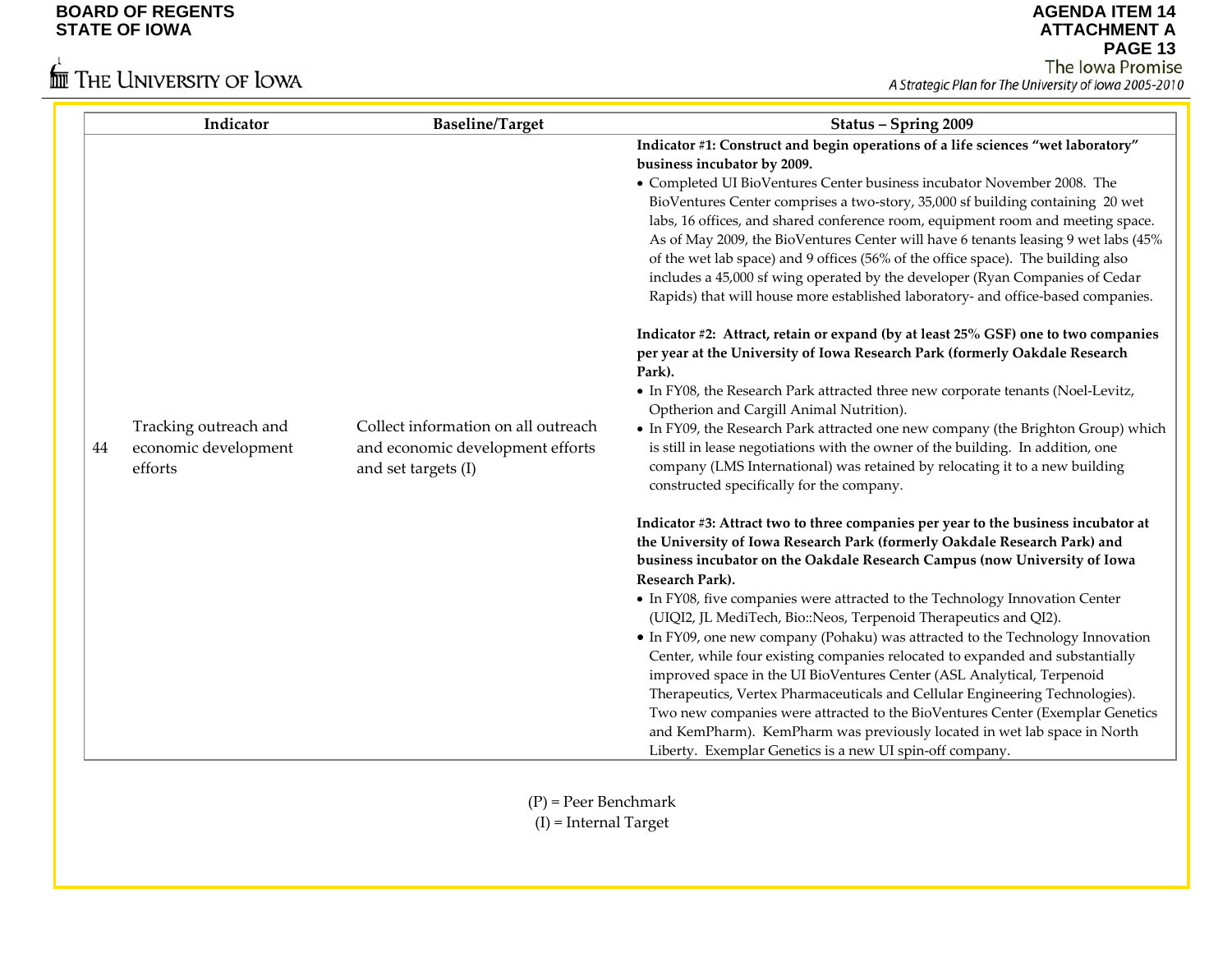## **PAGE 14**

**AGENDA ITEM 14ATTACHMENT B**

#### **Regents Common Academic Indicators**

| <b>Enrollment - Headcount</b><br>1. 2     | 1997   | 1998   | 1999   | 2000   | 2001   | 2002   | 2003   | 2004   | 2005   | 2006   | 2007   | 2008   | Goal   |
|-------------------------------------------|--------|--------|--------|--------|--------|--------|--------|--------|--------|--------|--------|--------|--------|
| Undergraduate - Fall                      | 20,717 | 21,035 | 21,503 | 22,087 | 23,060 | 22,999 | 22,230 | 21,354 | 20,732 | 20.440 | 21,004 | 21,607 | 20,500 |
| % of goal                                 | 101%   | 103%   | 105%   | 108%   | 112%   | 112%   | 108%   | 104%   | 101%   | 100%   | 102%   | 105%   |        |
| <b>Graduate &amp; Professional - Fall</b> | 4,667  | 4,550  | 4,607  | 4,758  | 4,763  | 4,899  | 5,150  | 5,026  | 5,009  | 5,022  | 5,156  | 5,249  | 5,500  |
| % of goal                                 | 85%    | 83%    | 84%    | 87%    | 87%    | 89%    | 94%    | 91%    | 91%    | 91%    | 94%    | 95%    |        |
| <b>All Students - Fall</b>                | 25,384 | 25,585 | 26,110 | 26,845 | 27,823 | 27,898 | 27,380 | 26,380 | 25,741 | 25,462 | 26,160 | 26,856 | 26,000 |
| % of goal                                 | 98%    | 98%    | 100%   | 103%   | 107%   | 107%   | 105%   | 101%   | 99%    | 98%    | 101%   | 103%   |        |
|                                           |        |        |        |        |        |        |        |        |        |        |        |        |        |

The university's goal is to enroll 20,500 undergraduate students and 5,500 professional and graduate students for a total enrollment of 26,000. This target balances the realities of declining enrollment of international students at universities in previous years and a decline in the number students graduating from Iowa high schools with continual improvements in initiatives to recruit new students and increase existing students' success.

| . Students of Color                     | 1997 | 1998 | 1999 | 2000 | 2001 | 2002 | 2003 | 2004 | 2005 | 2006 | 2007 | 2008    | Goal  |
|-----------------------------------------|------|------|------|------|------|------|------|------|------|------|------|---------|-------|
| <b>Percent of Total Fall Enrollment</b> | 7.4% | 7.3% | 7.3% | 7.3% | 7.7% | 8.1% | 8.4% | 8.5% | 9.0% | 9.2% | 9.3% | $9.5\%$ | 10.0% |
| % of goal                               | 74%  | 73%  | 73%  | 73%  | 77%  | 81%  | 84%  | 85%  | 90%  | 92%  | 93%  | 95%     |       |

Students of color as a percentage of the total enrollment (minus international students) has steadily increased over the past eight years. The university is resolute in its desire to continue this trend and has set a goal 10.0%. "U.S. Students of Color" includes students who are U.S. citizens, immigrants, or refugees who have identified themselves as African American, American Indian/Alaskan Native, Asian/Pacific Islander, or Hispanic.

| <b>Tenured &amp; Tenure Eligible Faculty</b>   | 1997 | 1998  | 1999  | 2000  | 2001  | 2002  | 2003  | 2004  | 2005  | 2006  | 2007  | 2008  | Goal  |
|------------------------------------------------|------|-------|-------|-------|-------|-------|-------|-------|-------|-------|-------|-------|-------|
| <b>Total FTE T/TE Faculty, October Payroll</b> | .405 | 1.392 | 1.376 | 1.377 | 1,351 | 1,318 | 1,331 | 1,305 | 1,317 | 1.278 | 1.254 | 1.281 | 1,400 |
| % of goal                                      | 100% | 99%   | 98%   | 98%   | 97%   | 94%   | 95%   | 93%   | 94%   | 91%   | 90%   | 92%   |       |

The number of tenured and tenure-eligible faculty had decreased over the years resulting in higher than optimal student-to-faculty ratios. The goal of 1,400 tenured/tenure-eligible faculty coupled with an overall enrollmen of 26,000 would bring the student-to-faculty ratio back into proper alignment.

| <b>Faculty of Color</b>                     | 1997  | 1998 | 1999    | 2000 | 2001  | 2002 | 2003  | 2004  | 2005  | 2006  | 2007  | 2008  | Goal  |
|---------------------------------------------|-------|------|---------|------|-------|------|-------|-------|-------|-------|-------|-------|-------|
| Percent of FT T/TE Faculty, October Payroll | 11.5% | na   | $1.9\%$ | na   | 13.8% | na   | 13.9% | 14.1% | 18.3% | 17.5% | 17.5% | 18.6% | 18.0% |
| % of goal                                   | 64%   |      | 66%     |      | 77%   |      | 77%   | 78%   | 102%  | 97%   | 97%   | 103%  |       |

The university remains resolute in its commitment to increase the diversity of its faculty. Faculty diversity, as measured by the percent of faculty who are faculty of color, has increased over the past six years, reaching 18.6% in fall 2008 and surpassing the five-year goal of attaining 18%.

| <b>Women Faculty</b>                        | 1997  | 1998 | 1999  | 2000 | 2001  | 2002 | 2003  | 2004  | 2005  | 2006  | 2007  | 2008  | Goal  |
|---------------------------------------------|-------|------|-------|------|-------|------|-------|-------|-------|-------|-------|-------|-------|
| Percent of FT T/TE Faculty, October Payroll | 23.1% | na   | 24.9% | na   | 25.9% | na   | 26.4% | 26.8% | 27.6% | 27.9% | 27.9% | 27.7% | 33.0% |
| % of goal                                   | 70%   |      | 75%   |      | 78%   |      | 80%   | 81%   | 84%   | 85%   | 85%   | 84%   |       |

Faculty diversity, as measured by the percent of faculty who are women is slightly lower than last year, but had increased during the previous six years. The university remains resolute in its commitment to increase the diversity of its faculty and has set five year goals of increasing the percentage of tenured/tenure-eligible faculty who are women to 33%.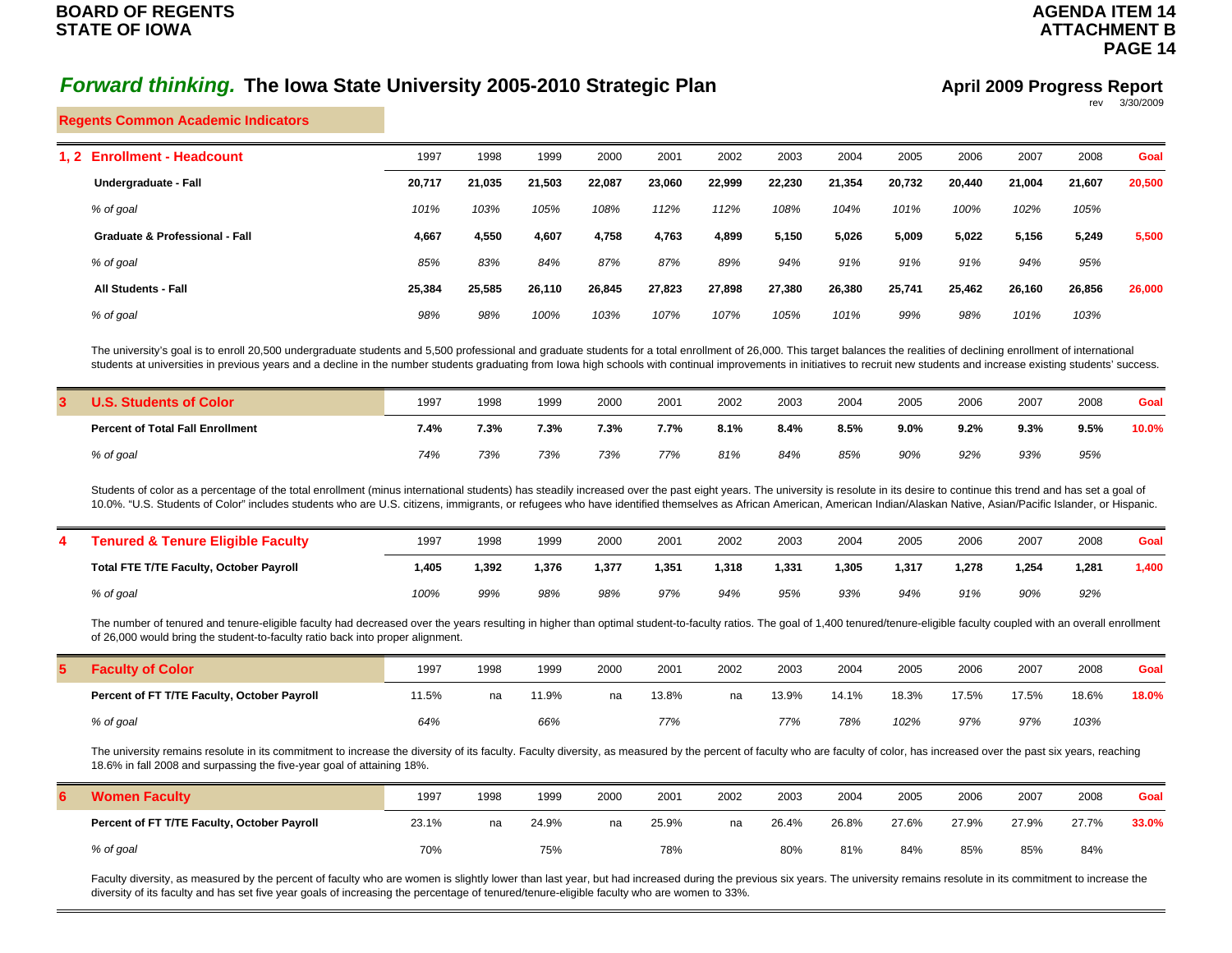## **AGENDA ITEM 14 ATTACHMENT BPAGE 15**

## *Forward thinking.* **The Iowa State University 2005-2010 Strategic Plan**

#### **April 2009 Progress Report** rev 3/30/2009

**Regents Common Academic Indicators**

| <b>One-Year Retention Rate</b>                                                                                               | 1996  | 1997  | 1998  | 1999  | 2000  | 2001  | 2002  | 2003  | 2004  | 2005  | 2006  | 2007  | Goal  |
|------------------------------------------------------------------------------------------------------------------------------|-------|-------|-------|-------|-------|-------|-------|-------|-------|-------|-------|-------|-------|
| First Time Freshmen (Total), Summer & Fall Entry,<br>Percent Who Returned for Second Year - Entry Fall                       | 82.8% | 83.6% | 84.4% | 85.1% | 83.7% | 83.4% | 84.2% | 84.7% | 85.8% | 83.4% | 84.9% | 83.5% | 90.0% |
| % of goal                                                                                                                    | 92%   | 93%   | 94%   | 95%   | 93%   | 93%   | 94%   | 94%   | 95%   | 93%   | 94%   | 93%   |       |
| First Time Freshmen (Students of Color), Summer &<br>Fall Entry, Percent Who Returned for Second Year -<br><b>Entry Fall</b> | 74.5% | 82.4% | 83.9% | 83.9% | 85.5% | 82.9% | 80.9% | 84.9% | 84.7% | 83.6% | 82.7% | 80.2% | 90.0% |
| % of goal                                                                                                                    | 83%   | 92%   | 93%   | 93%   | 95%   | 92%   | 90%   | 94%   | 94%   | 93%   | 92%   | 89%   |       |

The five-year target is to have 90% of all freshmen regardless of background return for the second year. There has not been a steady increase in the percentage of freshmen who return for their second year.

| <b>Six-Year Graduation Rate</b>                                                                                     | 1991  | 1992  | 1993  | 1994  | 1995  | 1996  | 1997  | 1998  | 1999  | 2000  | 2001  | 2002  | Goal  |
|---------------------------------------------------------------------------------------------------------------------|-------|-------|-------|-------|-------|-------|-------|-------|-------|-------|-------|-------|-------|
| First Time Freshmen (Total), Summer & Fall Entry,<br>Percent Who Graduated in Six Years - Entry Fall                | 60.1% | 61.1% | 60.4% | 62.4% | 63.7% | 65.3% | 65.7% | 66.5% | 68.0% | 65.8% | 65.6% | 67.4% | 72.0% |
| % of goal                                                                                                           | 83%   | 85%   | 84%   | 87%   | 88%   | 91%   | 91%   | 92%   | 94%   | 91%   | 91%   | 94%   |       |
| First Time Freshmen (Students of Color), Summer &<br>Fall Entry, Percent Who Graduated in Six Years - Entry<br>Fall | 40.4% | 38.6% | 40.7% | 51.3% | 49.2% | 48.2% | 55.4% | 48.0% | 56.5% | 55.2% | 55.6% | 57.2% | 72.0% |
| % of goal                                                                                                           | 56%   | 54%   | 57%   | 71%   | 68%   | 67%   | 77%   | 67%   | 78%   | 77%   | 77%   | 79%   |       |
|                                                                                                                     |       |       |       |       |       |       |       |       |       |       |       |       |       |

Overall progress has been made on increasing the percentage of undergraduate students who graduate in six years. The university has set a goal of having 72% of all undergraduate students regardless of background receive a degree before or by the end of their sixth year.

| πu                                                                        | 1998 | 1999 | 2000 | 200 <sup>1</sup> | 2002 | 2003 | 2004 | 2005 | 2006 | 2007 | 2008 | Goa' |
|---------------------------------------------------------------------------|------|------|------|------------------|------|------|------|------|------|------|------|------|
| Fall FTE Enrollment : Total FTE Faculty, October Payroll<br>$\sim$ $\sim$ | 14.  | 13.7 | 16.0 | 16.2             | 16.3 | 15.6 | 15.5 | 14.8 | 14.8 | 15.8 | 15.6 | 15.0 |

The ratio of students-to-faculty is larger than optimal resulting in larger class sizes and less faculty time available per student. The university is making a concerted effort to increase the number of faculty thus reduci ratio to 15:1 by 2010. This measure includes all faculty not just tenured and tenure/eligible faculty.

| 10 Class Size - Under 50                    | 1998  | 1999  | 2000  | 2001  | 2002  | 2003  | 2004  | 2005  | 2006  | 2007  | 2008  | Goal  |
|---------------------------------------------|-------|-------|-------|-------|-------|-------|-------|-------|-------|-------|-------|-------|
| <b>Percent of All Class Sections - Fall</b> | 81.7% | 82.7% | 81.2% | 78.7% | 79.0% | 80.6% | 79.8% | 83.0% | 83.6% | 82.8% | 81.8% | 85.0% |
| % of goal                                   | 96%   | 97%   | 96%   | 93%   | 93%   | 95%   | 94%   | 98%   | 98%   | 97%   | 96%   |       |

Faculty-student interaction is at the heart of a university education and the quality of these interactions is often enhanced by smaller classes. The university has a goal of increasing the percent of classes geared for fe than 50 students to 85% as a means of continuing to improve the quality of the education students receive.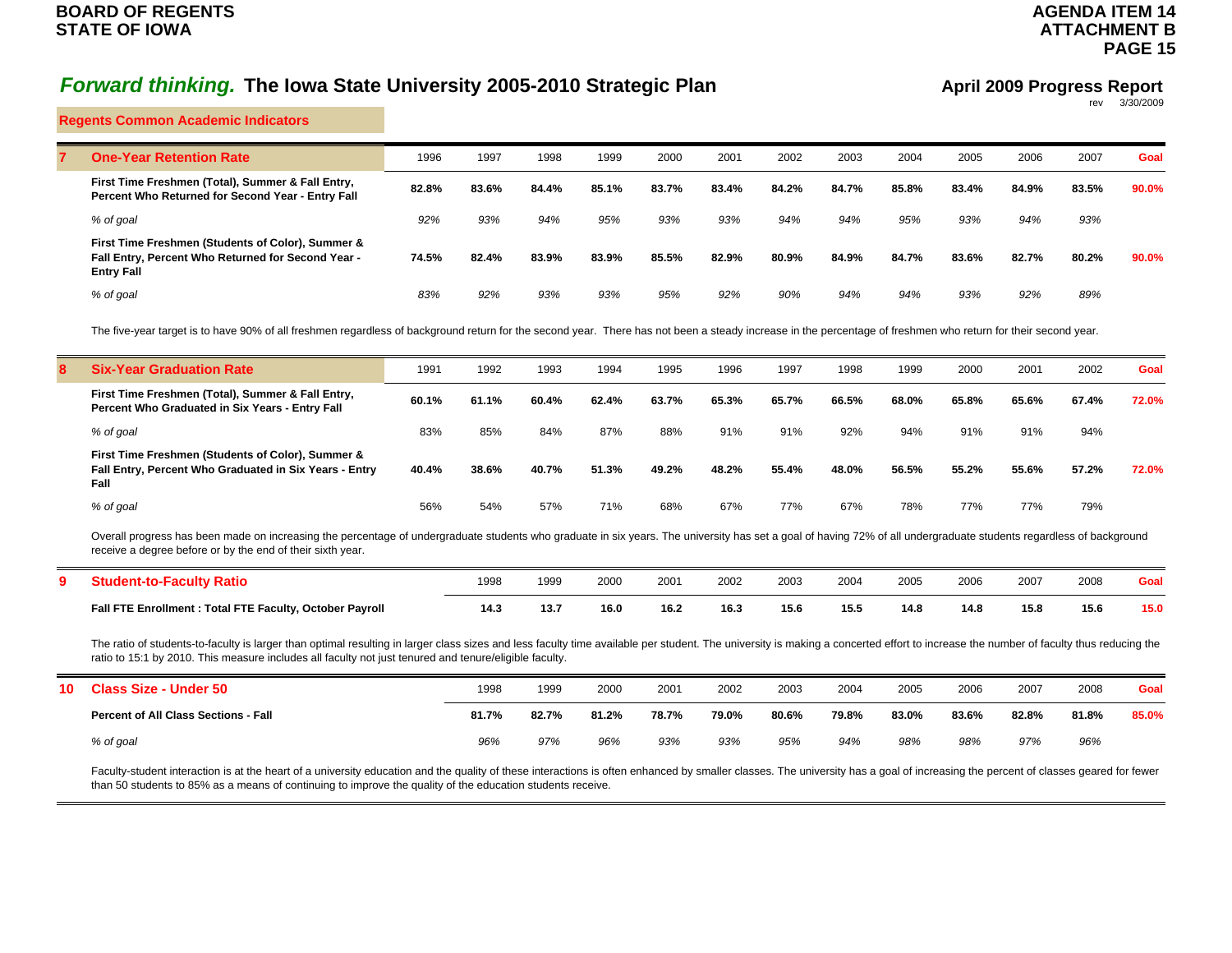## **AGENDA ITEM 14ATTACHMENT BPAGE 16**

#### **April 2009 Progress Report** rev 3/30/2009

#### **Regents Common Academic Indicators**

| 11 Class Size - Under 20                    | 1998  | 1999  | 2000  | 2001  | 2002  | 2003  | 2004  | 2005  | 2006  | 2007  | 2008  | Goal  |
|---------------------------------------------|-------|-------|-------|-------|-------|-------|-------|-------|-------|-------|-------|-------|
| <b>Percent of All Class Sections - Fall</b> | 31.9% | 36.8% | 36.0% | 32.8% | 35.1% | 35.4% | 33.0% | 36.1% | 37.7% | 35.4% | 34.4% | 40.0% |
| % of goal                                   | 80%   | 92%   | 90%   | 82%   | 88%   | 89%   | 83%   | 90%   | 94%   | 89%   | 86%   |       |

Faculty-student interaction is at the heart of a university education and the quality of these interactions is often enhanced by smaller classes. The university has a goal of increasing the percent of classes geared for fe than 20 students to 40% as a means of continuing to improve the quality of the education students receive.

**Items 12 - 16 are from the National Survey of Student Engagement (NSSE). NSSE annually assesses the extent to which undergraduate students are involved in educational practices empirically linked to**  high levels of learning and development. In an effort to make it easer for people on and off campus to talk productively about student engagement and its importance to student learning, collegiate quality, **and instructional improvement, NSSE created five clusters of measures or benchmarks of effective educational practice:**

**--Level of academic challenge,**

**--Active and collaborative learning,**

**--Student-faculty interactions,**

**--Enriching educational experiences, and**

**--Supportive campus environment.**

**Each year, approximately 200,000 students at 650 four-year colleges and universities participate in NSSE. Iowa State's targets for each of the five NSSE benchmarks have been set just above the mean score achieved at doctoral-extensive universities who participated in the survey. A brief explanatory note accompanies each of the benchmarks.**

| 12 <sup>°</sup> | <b>Academic Challenge: NSSE</b>             | 2001 | 2002 | 2003 | 2004 | 2005 | 2006 | 2007 | 2008 | Goal |
|-----------------|---------------------------------------------|------|------|------|------|------|------|------|------|------|
|                 | Seniors - 100 Points Possible - Fall Report | 50   | 52   | -51  | na   | 52   | 52   | 52   | 53   | 55   |
|                 | % of goal                                   | 91%  | 95%  | 93%  |      | 95%  | 95%  | 95%  | 96%  |      |

Challenging intellectual and creative work is central to student learning and collegiate quality. College and universities promote high levels of student achievement by emphasizing the importance of academic effort and setting high expectations for student involvement. This benchmark measures senior students' perception of the extent to which Iowa State is an academically challenging university.

| 13 <sup>7</sup> | <b>Active &amp; Collaborative Learning: NSSE</b> | 2001 | 2002 | 2003 | 2004 | 2005 | 2006 | 2007 | 2008 | Goal |
|-----------------|--------------------------------------------------|------|------|------|------|------|------|------|------|------|
|                 | Seniors - 100 Points Possible - Fall Report      | 46   | 46   | 45   | na   | 47   | 47   | 48   | 49   | 49   |
|                 | % of goal                                        | 94%  | 94%  | 92%  |      | 96%  | 96%  | 98%  | 100% |      |

Students learn more when they are intensely involved in their education and are asked to think about and apply what they are learning in different settings. Collaborating with others in solving problems or mastering difficult material prepares students to deal with the messy, unscripted problems they will encounter daily, during and after college. This benchmark measures senior students' perception of the extent to which Iowa State has engaged them in active and collaborative learning experiences. The goal of 49 set for 2010 has been reached.

| 14 | <b>Student-Faculty Interaction: NSSE</b>    | 2001 | 2002 | 2003 | 2004 | 2005 | 2006 | 2007 | 2008 | Goal |
|----|---------------------------------------------|------|------|------|------|------|------|------|------|------|
|    | Seniors - 100 Points Possible - Fall Report | 39   | 41   | 39   | na   | 41   | 40   | 41   | 42   | 41   |
|    | % of goal                                   | 95%  | 100% | 95%  |      | 100% | 98%  | 100% | 102% |      |

Students learn firsthand how experts think about and solve practical problems by interacting with faculty members inside and outside the classroom. As a result, their teachers become role models, mentors, and guides for continuous, life-long learning. This benchmark measures senior students' perception of the quality of their interactions with Iowa State faculty members. The goal of 41 set for 2010 has been achieved.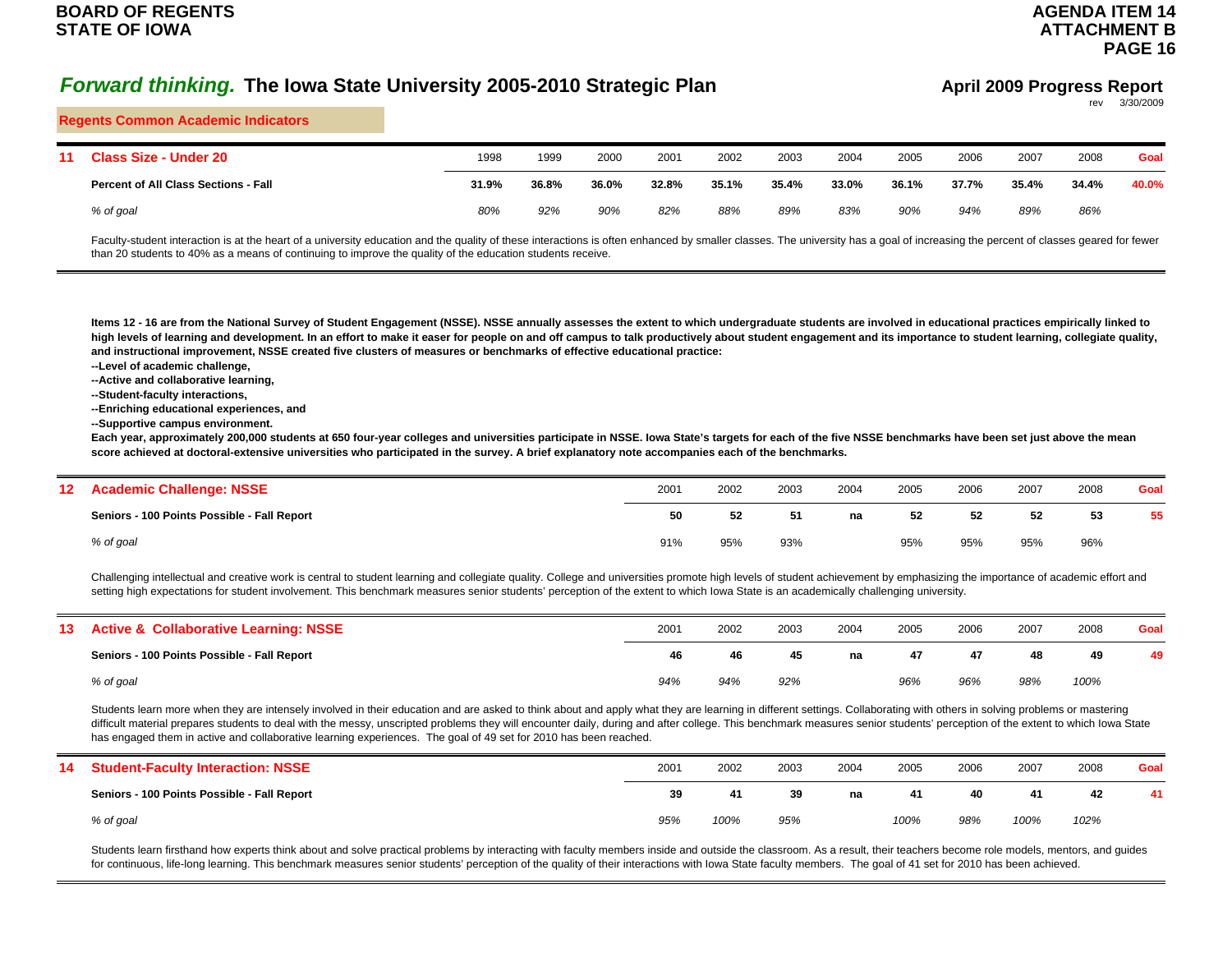#### **Regents Common Academic Indicators**

| 15 | <b>Enriching Education: NSSE</b>           | 2005 | 2006 | 2007 | 2008 | Goal |
|----|--------------------------------------------|------|------|------|------|------|
|    | Seniors - 100 Point Possible - Fall Report | 39   | 39   | 41   | 41   | 41   |
|    | % of goal                                  | 95%  | 95%  | 100% | 100% |      |

Complementary learning opportunities inside and outside the classroom augment academic programs. Experiencing diversity teaches students valuable things about themselves and others. Technology facilitates collaboration between peers and instructors. Internships, community service, and senior cap-stone courses provide opportunities to integrate and apply knowledge. This benchmark measures senior students' perception of the richness of the learning environments and opportunities available at Iowa State University. NSSE significantly reworked this cluster making comparisons with data collected in previous years impossible. Thus, data is only shown for 2005 through 2007. The figures for the most recent two years indicate the goal of 41 has been reached.

| <b>16 Supportive Campus Environment: NSSE</b> | 2001 | 2002 | 2003 | 2004 | 2005 | 2006 | 2007 | 2008 | Goal |
|-----------------------------------------------|------|------|------|------|------|------|------|------|------|
| Seniors - 100 Points Possible - Fall Report   | 52.  | 55   | 55   | na   | 53   | 54   | 56   | 57   | 55   |
| % of goal                                     | 95%  | 100% | 100% |      | 96%  | 98%  | 102% | 104% |      |

Students perform better and are more satisfied at colleges that are committed to their success and that cultivate positive working and social relations among different groups on campus. This benchmark measures senior students' perception of the extent to which Iowa State is a supportive campus. Again, the figures for recent years show that the goal of 55 has been achieved.

| 17 Sponsored Funding Awards              | 1997    | 1998    | 1999    | 2000    | 2001    | 2002    | 2003    | 2004    | 2005    | 2006    | 2007    | 2008    | Goal    |
|------------------------------------------|---------|---------|---------|---------|---------|---------|---------|---------|---------|---------|---------|---------|---------|
| <b>Millions of Dollars - Fiscal Year</b> | \$185.5 | \$156.2 | \$199.2 | \$211.2 | \$217.7 | \$225.4 | \$230.4 | \$274.2 | \$286.9 | \$279.7 | \$272.0 | \$274.1 | \$300.0 |
| % of goal                                | 62%     | 52%     | 66%     | 70%     | 73%     | 75%     | 77%     | 91%     | 96%     | 93%     | 91%     | 91%     |         |

Sponsored funding reflects the level of the university's funded research and scholarly activity. Sponsored funding at Iowa State University had grown steadily the previous five years with a slight decrease in 2006 and 2007. The latest figure, for 2008, indicates the figure is rebounding. The university expects this level of funding to increase as it recruits and retains outstanding faculty. The 2010 goal is \$300 million per year in sponsored funding.

| 18 | <b>Faculty Articles and Citations</b>                                         |        |        |        |        |        | 1998-2002 1999-2003 2000-2004 2001-2005 2002-2006 2003-2007 | Goal   |
|----|-------------------------------------------------------------------------------|--------|--------|--------|--------|--------|-------------------------------------------------------------|--------|
|    | Total Articles Published by ISU Faculty - Rolling 5 Year Average              | 7.719  | 8.003  | 8.288  | 8,628  | 8,934  | 9.572                                                       | 9,000  |
|    | % of goal                                                                     | 86%    | 89%    | 92%    | 96%    | 99%    | 106%                                                        |        |
|    | Total Citations of Articles Published by ISU Faculty - Rolling 5 Year Average | 36.780 | 39.266 | 43.465 | 46.469 | 48,513 | 55.404                                                      | 50.000 |
|    | % of goal                                                                     | 74%    | 79%    | 87%    | 93%    | 97%    | 111%                                                        |        |

Another measure of the quality and impact of faculty scholarship is the extent to which it is cited by other scholars. Thompson Scientific is a comprehensive source of data on citations and publications. Their Institute fo Scientific Information (ISI) Database contains counts of citations taken from over 9,800 peer-reviewed journals: 6,650 in sciences, 1,950 in social sciences, and 1,200 in arts and humanities. Both articles and citations have been steadily increasing, now surpassing the 2010 goals set at 9,000 and 50,000, respectively.

| 19 | <b>Doctorate Degrees Awarded</b>      | 1997 | 1998 | 1999 | 2000 | 2001 | 2002 | 2003 | 2004 | 2005 | 2006 | 2007 | 2008 | Goal |
|----|---------------------------------------|------|------|------|------|------|------|------|------|------|------|------|------|------|
|    | Total Degrees Awarded - Academic Year | 255  | 300  | 257  | 238  | 232  | 239  | 228  | 228  | 246  | 281  | 296  | 308  | 275  |
|    | % of goal                             | 93%  | 109% | 93%  | 87%  | 84%  | 87%  | 83%  | 83%  | 89%  | 102% | 108% | 112% |      |

The doctorate is the highest degree offered by most disciplines and represents subject mastery. The number of doctorate degrees awarded is a measure of both students' attraction to the university based on the quality of its programs and the university's ability to mentor and support students while providing them with the most advanced level of higher education. The five year goal was to increase the number of doctorates awarded to 275 per year. That goal was surpassed in 2006 and currently stands at 308.

## **April 2009 Progress Report**

rev 3/30/2009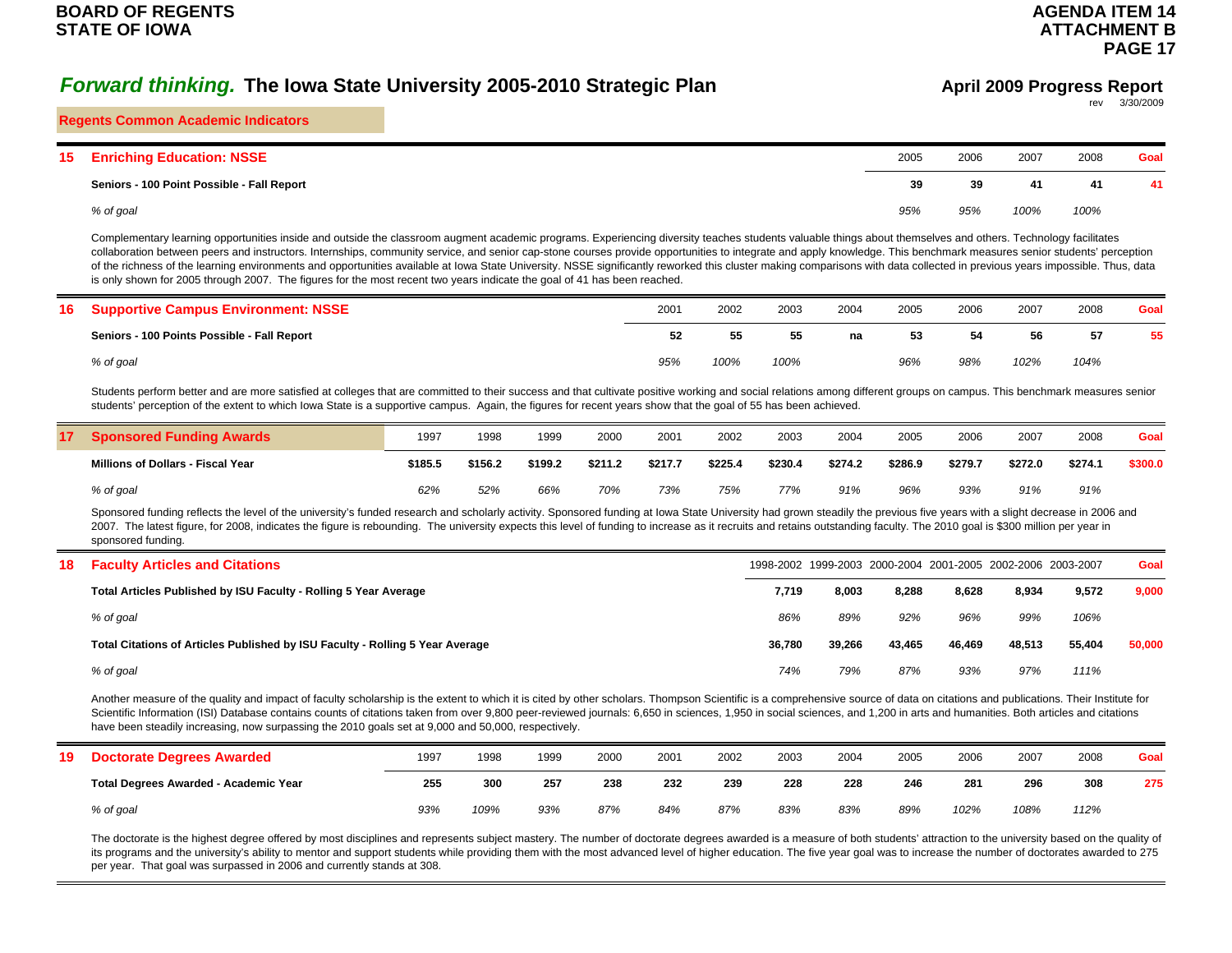## **AGENDA ITEM 14ATTACHMENT BPAGE 18**

#### **April 2009 Progress Report** rev 3/30/2009

#### **Regents Common Academic Indicators**

| <b>20 Faculty Salaries</b>                      | 1997 | 1998 | 1999 | 2000 | 2001 | 2002 | 2003 | 2004 | 2005 | 2006 | 2007 | 2008 | Goal |
|-------------------------------------------------|------|------|------|------|------|------|------|------|------|------|------|------|------|
| <b>Comparative Index - Percent of Peer Mean</b> | 99%  | 100% | 99%  | 99%  | 98%  | 97%  | 96%  | 96%  | 95%  | 95%  | 94%  | 95%  | 102% |
| % of goal                                       | 97%  | 98%  | 97%  | 97%  | 96%  | 95%  | 94%  | 94%  | 93%  | 93%  | 92%  | 93%  |      |

While not a direct measure of program quality, competitive faculty salaries are critical to attracting and retaining outstanding faculty. As such, it is important to monitor and improve salary competitiveness as compared t peer universities. Data for this performance indicator is derived from the AAUDE (Association of American University's Data Exchange). Iowa State's goal is to increase faculty salaries to 102% of the peer mean which would bring faculty salaries to the 66<sup>th</sup> percentile of the university's peer group. 100% equals the peer mean. ISU faculty salaries have become less competitive over the years.

| 21 Royalties/License Fee Income              | 1998  | 1999  | 2000  | 2001  | 2002  | 2003  | 2004  | 2005  | 2006  | 2007  | 2008  | Goal   |
|----------------------------------------------|-------|-------|-------|-------|-------|-------|-------|-------|-------|-------|-------|--------|
| Millions of Dollars - Rolling 3 Year Average | \$4.9 | \$4.5 | \$2.7 | \$2.9 | \$5.9 | \$7.5 | \$7.2 | \$4.8 | \$5.2 | \$7.0 | \$8.5 | \$10.0 |
| % of goal                                    | 49%   | 45%   | 27%   | 29%   | 59%   | 75%   | 72%   | 48%   | 52%   | 70%   | 85%   |        |

Iowa State is one of the most successful universities in applying new technologies in ways that benefit society. The university has set a goal of increasing the income from royalties and license fees to \$10 million by 2010

| 22 Iowan Served by ISU Extension         | 1997    | 1998    | 1999    | 2000    | 2001    | 2002    | 2003    | 2004    | 2005    | 2006    | 2007    | 2008    | Goal    |
|------------------------------------------|---------|---------|---------|---------|---------|---------|---------|---------|---------|---------|---------|---------|---------|
| <b>Total People Served - Fiscal Year</b> | 353.361 | 468.043 | 499.537 | 727.370 | 657.316 | 665.354 | 766.268 | 757.852 | 754.546 | 795.667 | 871.067 | 980.888 | 800.000 |
|                                          | 44.2%   | 58.5%   | 62.4%   | 90.9%   | 82.2%   | 83.2%   | 95.8%   | 94.7%   | 94.3%   | 99.5%   | 108.9%  | 122.6%  |         |

"Iowan's Served" measures the number of contacts made by University Extension with Iowa's citizens while providing information, services, and programs that benefit youth, families, adults, businesses, and organizations. The university has set a goal of making 800,000 such contacts per year by 2010. The latest figure indicates the goal has been surpassed.

| 23 University Life Survey                                                 | 2007  | 2009  | Goal |
|---------------------------------------------------------------------------|-------|-------|------|
| ISU is a great place to learn (agree or strongly agree) --all respondents | 86.5% | 89.3% |      |
| ISU is a great place to work (agree or strongly agree)-faculty and staff  | 75.6% | 82.1% |      |

The university recently completed another faculty/staff survey that will assist the university in assessing the quality of the working environment that exists and gaining insights into needed improvements. A clear majority of respondents agreed or strongly agreed that ISU is great place to learn (89.3%) and that ISU is a great place to work (82.1%).

| 24<br>-- | <b>Financial Need Met</b>                               | 2003  | 2004  | 2005  | 2006  | 2007  | Goal |
|----------|---------------------------------------------------------|-------|-------|-------|-------|-------|------|
|          | Percentage of Total Student Financial Aid Funded by ISU | 85.0% | 85.5% | 83.8% | 86.0% | 84.0% | 100% |

The Board of Regents included "Financial Need" in its set of common indicators to be reported by each Regent university. The percentage reported is the proportion of total financial need for all students (as defined by the Free Application for Federal Student Aid) that Iowa State University funded through scholarships and grants.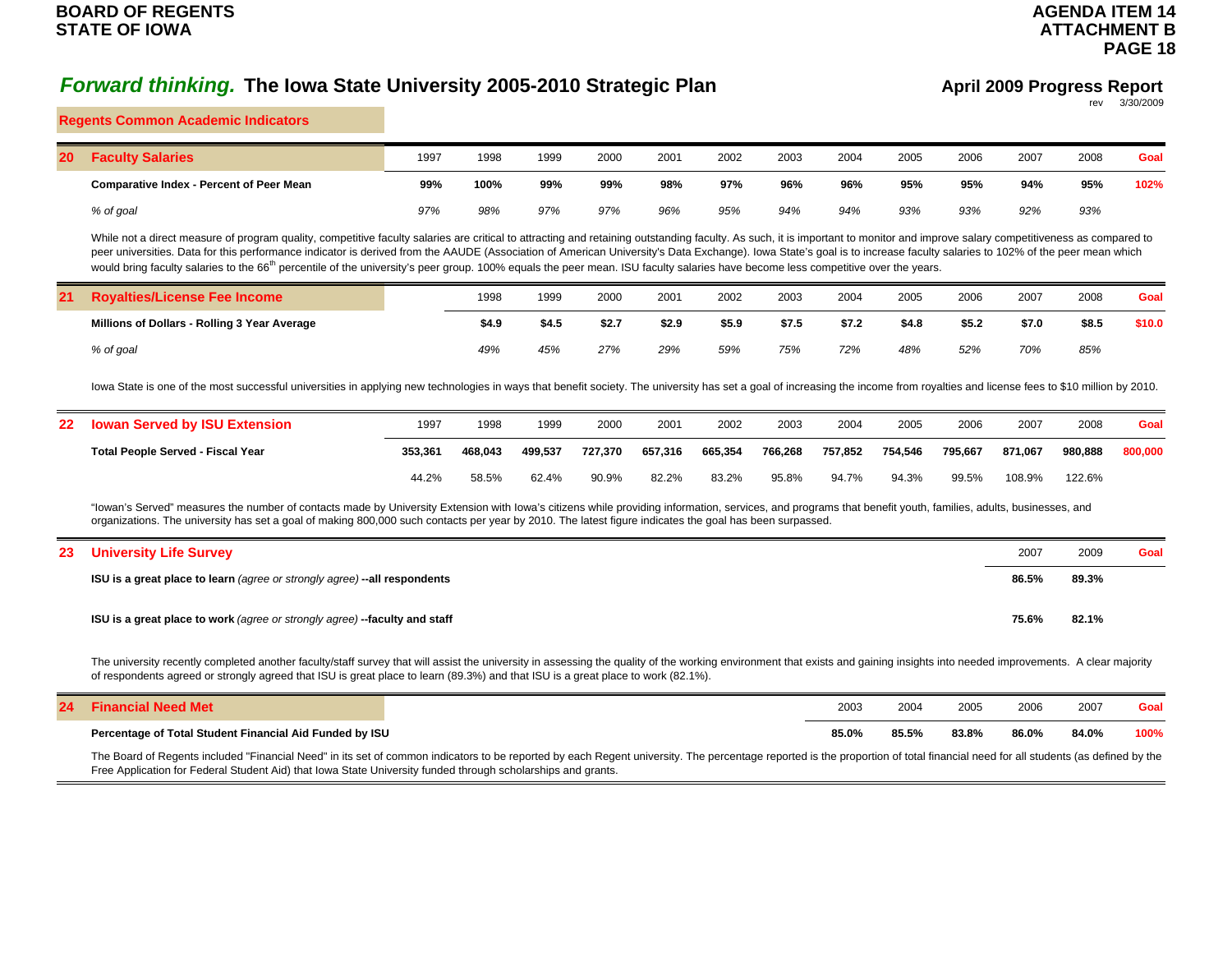### **UNIVERSITY OF NORTHERN IOWA 2004-2009 STRATEGIC PLAN: PROGRESS REPORT**

### **Values**

The University of Northern Iowa community values:

- Excellence in all its endeavors
- Intellectual vitality
- Intellectual and academic freedom, dialogue and the free exchange of ideas
- Expansive awareness of multiple perspectives characteristic of a global society
- An ethical, caring and diverse community characterized by pluralism and civility
- Personalized learning
- The well being of its students, faculty and staff
- Service to the citizens of the State of Iowa, the nation and the world
- An appreciation of people with different backgrounds with an emphasis on gender, race/ethnicity, religion, age, sexual orientation, physical abilities, socioeconomic class, and national origin

### **Vision**

The University of Northern Iowa will be the leader among the nation's finest public comprehensive universities, characterized by a multicultural and inclusive community with high- quality teaching/learning environments and socially responsible contributions to the State of Iowa, the nation, and the world.

### **Mission Statement**

The University of Northern Iowa is a comprehensive institution dedicated to providing a personalized learning environment, founded on a strong liberal arts curriculum. It is committed to being an intellectually and culturally diverse community. The University focuses both on undergraduate education, and on selected master's, doctoral and other graduate programs. It is characterized by excellence in three areas: teaching and learning; research, scholarship, and creative work; and service. Through its varied endeavors, UNI shares its expertise with, and provides service to, individuals, communities and organizations throughout the state, the nation and the world.

### **Focused Mission Statement**

The University of Northern Iowa offers a world-class university education, providing personalized experiences and creating a lifetime of opportunities.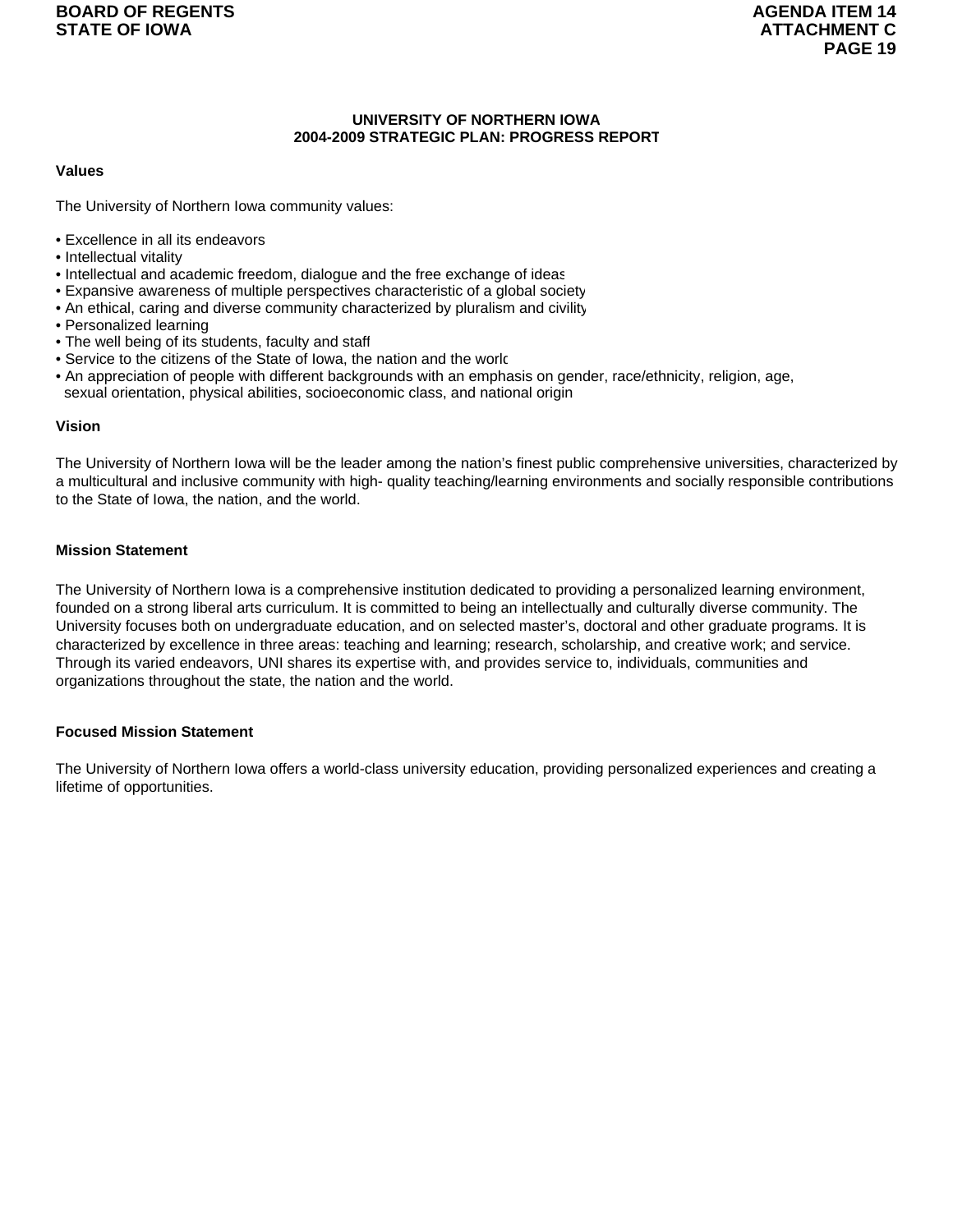## **Goal 1.0**

Provide intellectually challenging and character-building experiences for undergraduate and graduate students in a personalizec learning environment.

Objective 1.1: Maintain the excellence in undergraduate and graduate programs that distinguishes the University, and strategically expand programs that attract students.

Objective 1.2: Provide a personalized learning environment that responds to needs, encourages growth, and recognizes achievements of individual students.

Objective 1.3: Increase understanding of and commitment to the role and value of a liberal arts education as the foundation of a university education.

Objective 1.4: Enhance appreciation of, and encourage participation in, co-curricular and extra-curricular activities that cultivate intellect and character.

Objective 1 .5: Broaden and enrich the intellectual and learning experiences of students by increasing the number of U.S. racial and ethnic minority, and international students, faculty, and staff.

Objective 1.6: Provide instruction to students by tenured or tenure track faculty in accord with established performance targets.

Objective 1 .7: Maintain a schedule of class offerings that enables timely academic progress toward a degree

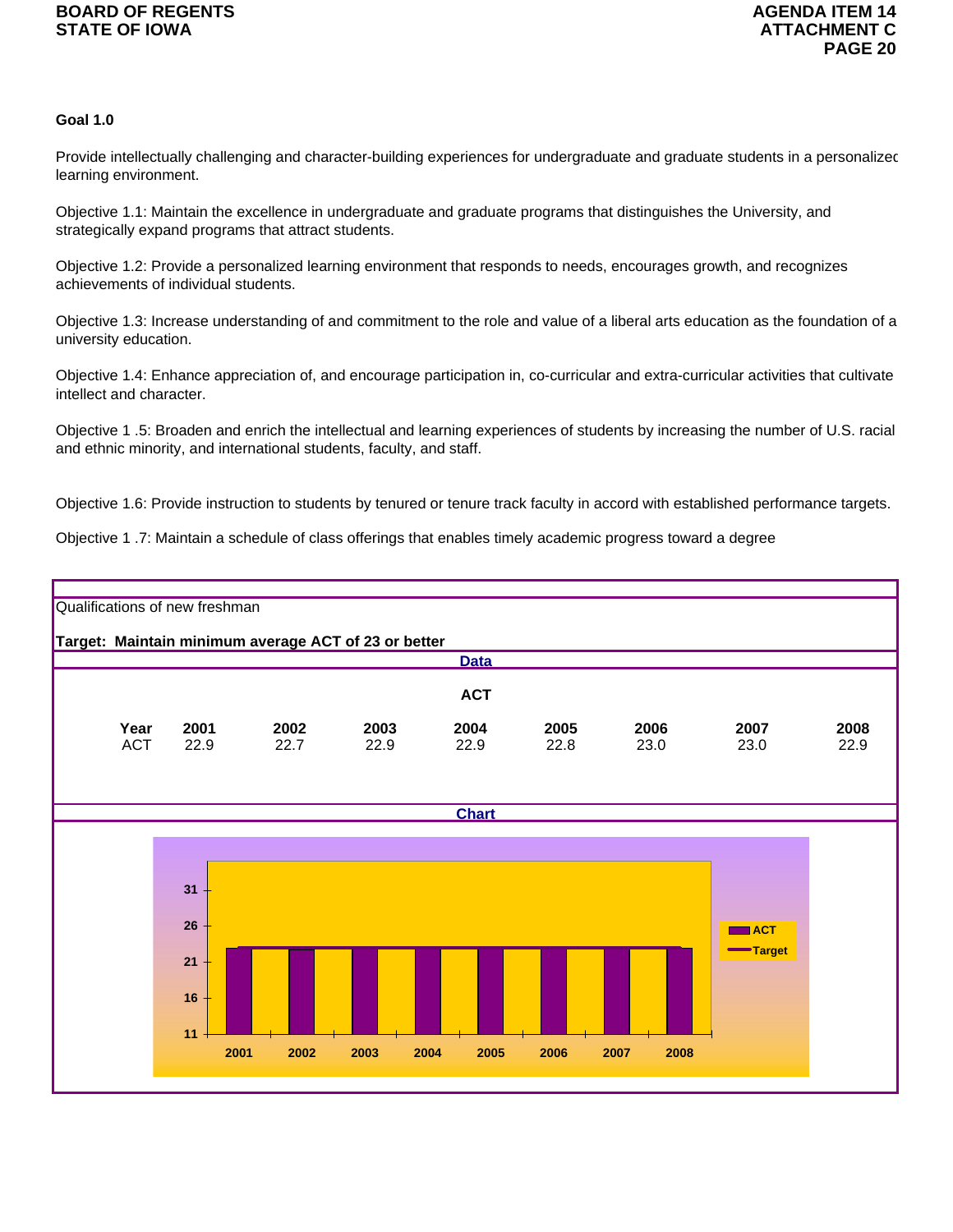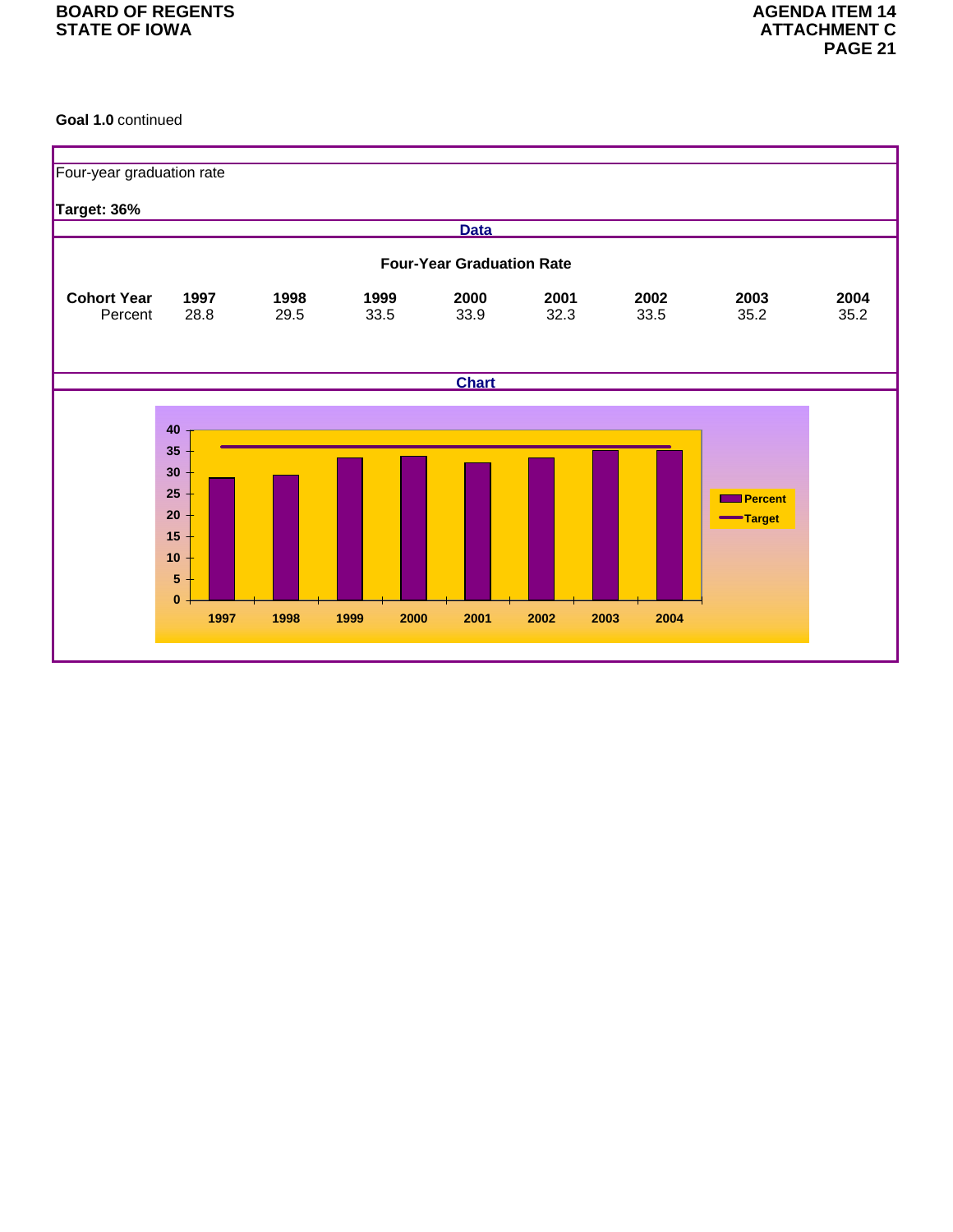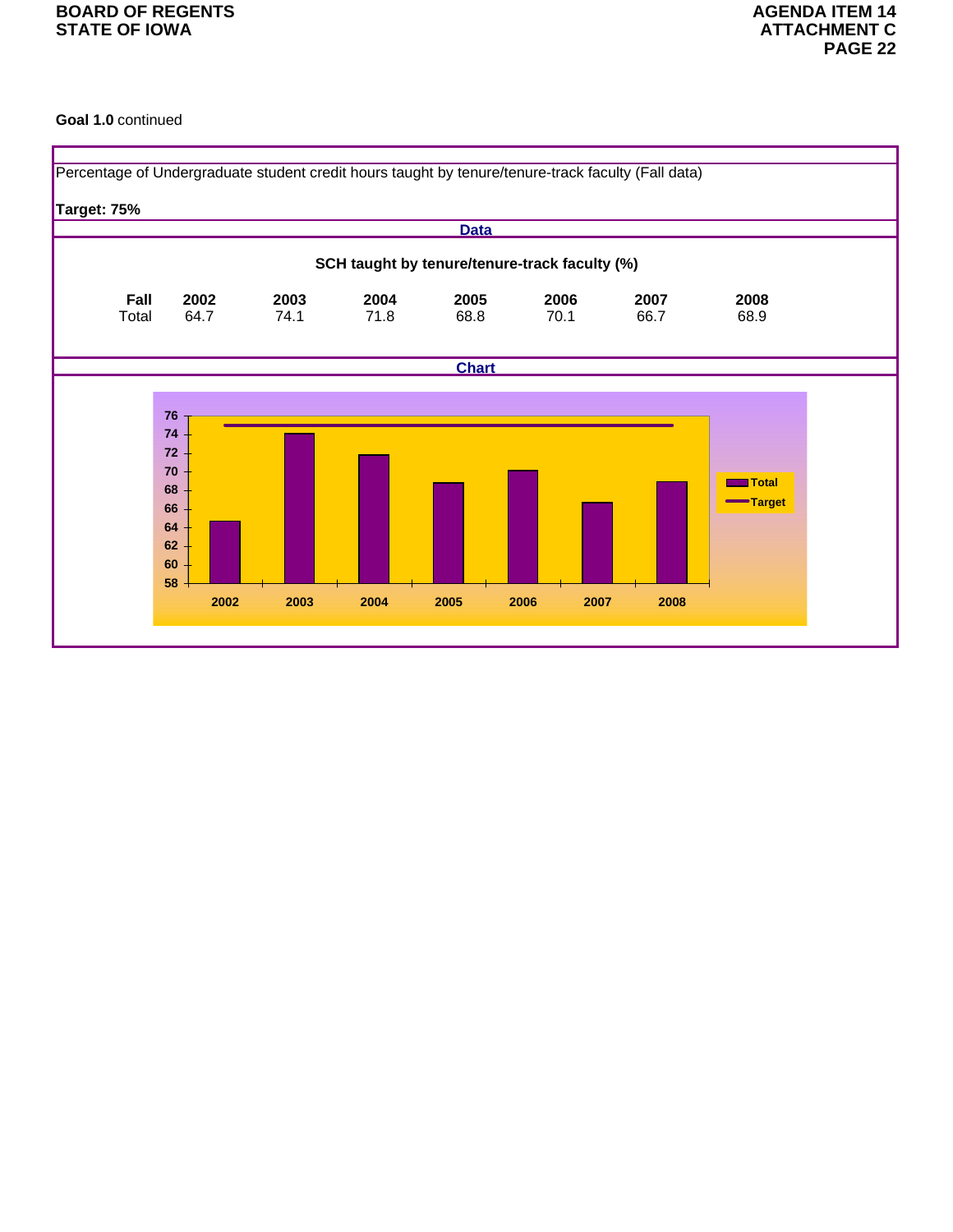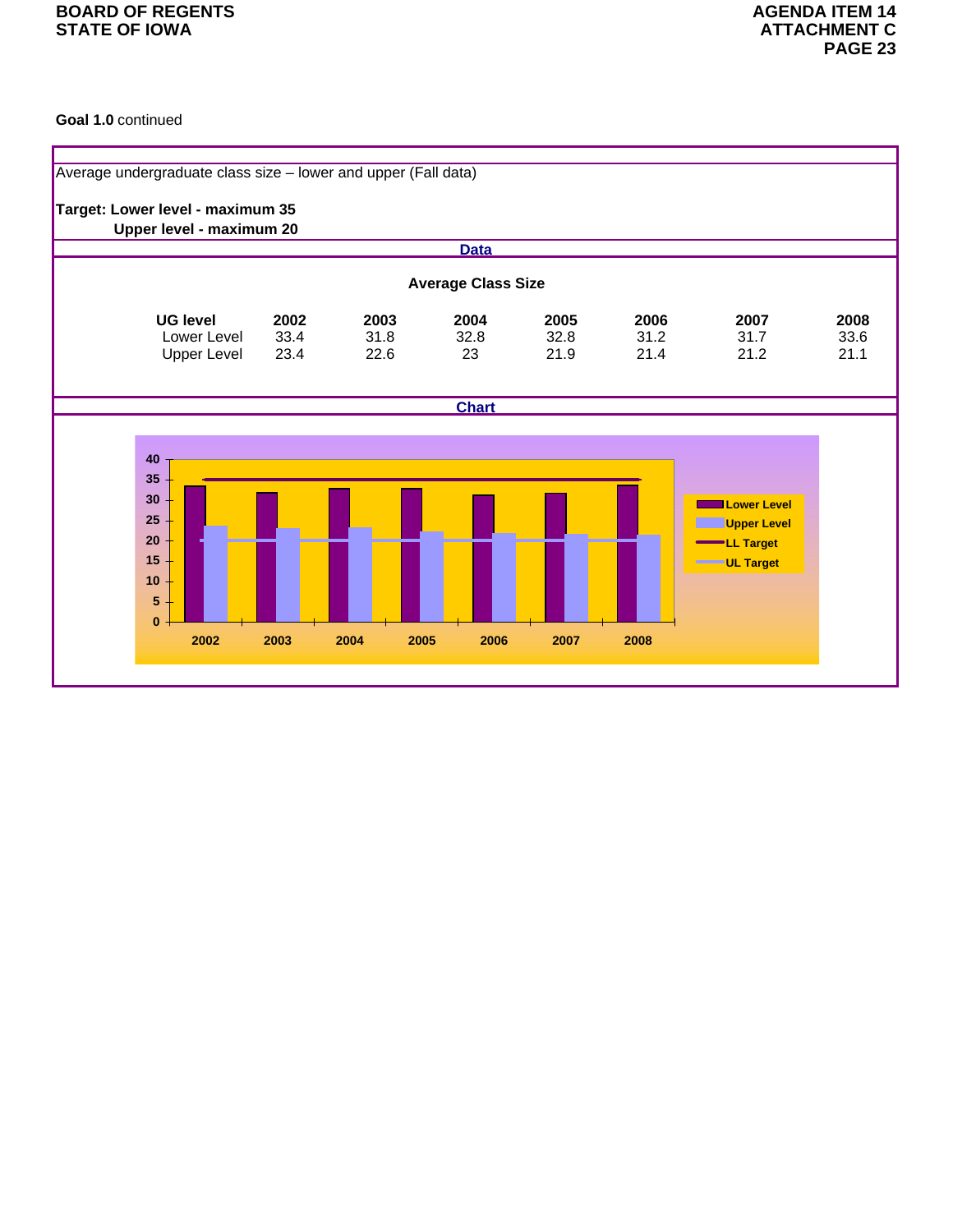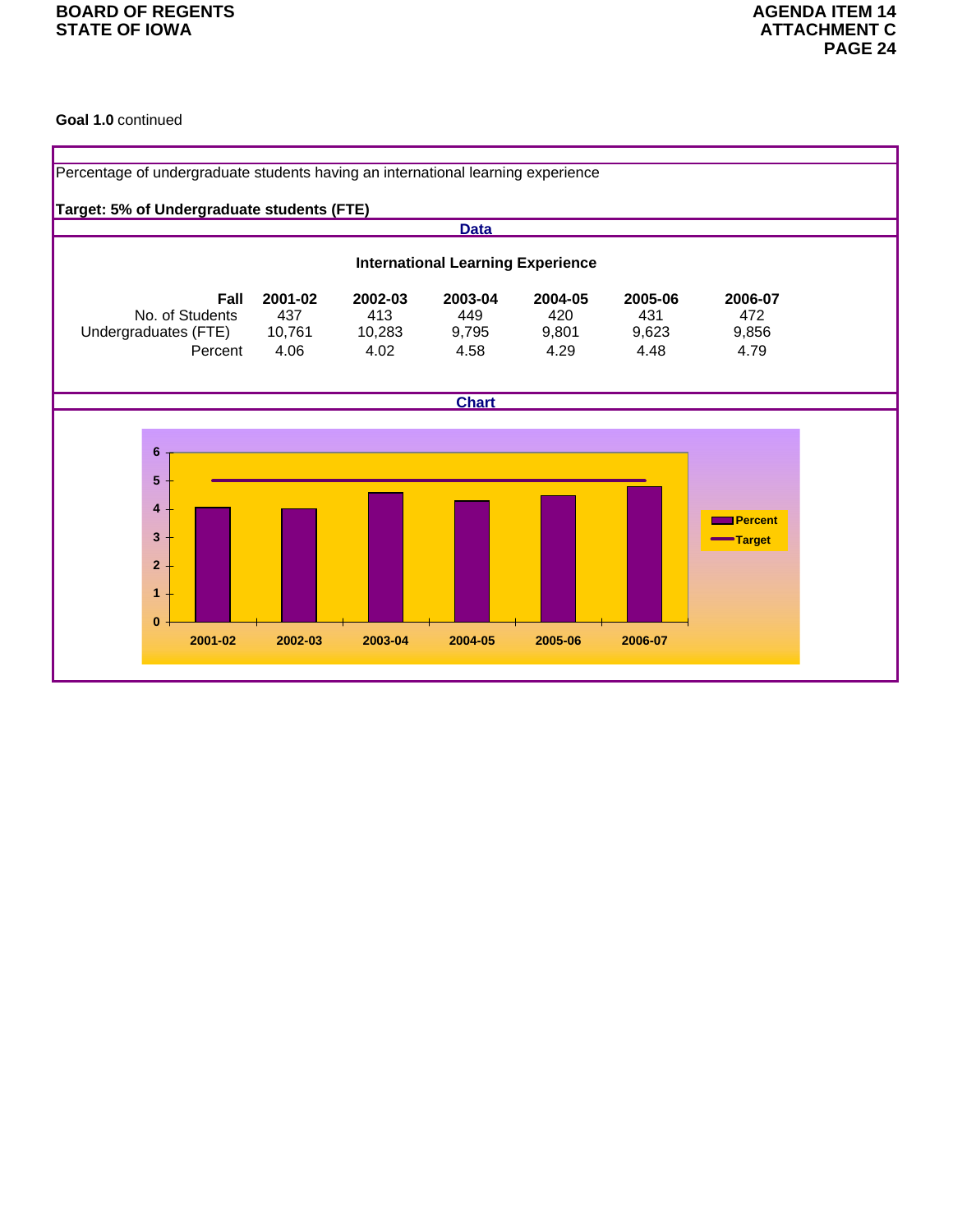## **Goal 2.0**

Maintain a faculty distinguished by their creative and intellectually rigorous teaching and scholarship

Objective 2.1: Recruit and retain a highly qualified and diverse faculty.

Objective 2.2: Support faculty initiatives to enhance the quality of their teaching

Objective 2.3: Support and strengthen collaboration among Arts and Sciences, Business, and Education faculty as it pertains to the Liberal Arts core, Teacher Preparation and other university-wide programs.

Objective 2.4: Increase opportunities for faculty to enhance the quality and quantity of their research and creative activity.

Objective 2.5: Increase focus on research and creative activities that provide additional experiential learning opportunities for students.

Objective 2.6: Increase support for seeking external funding.

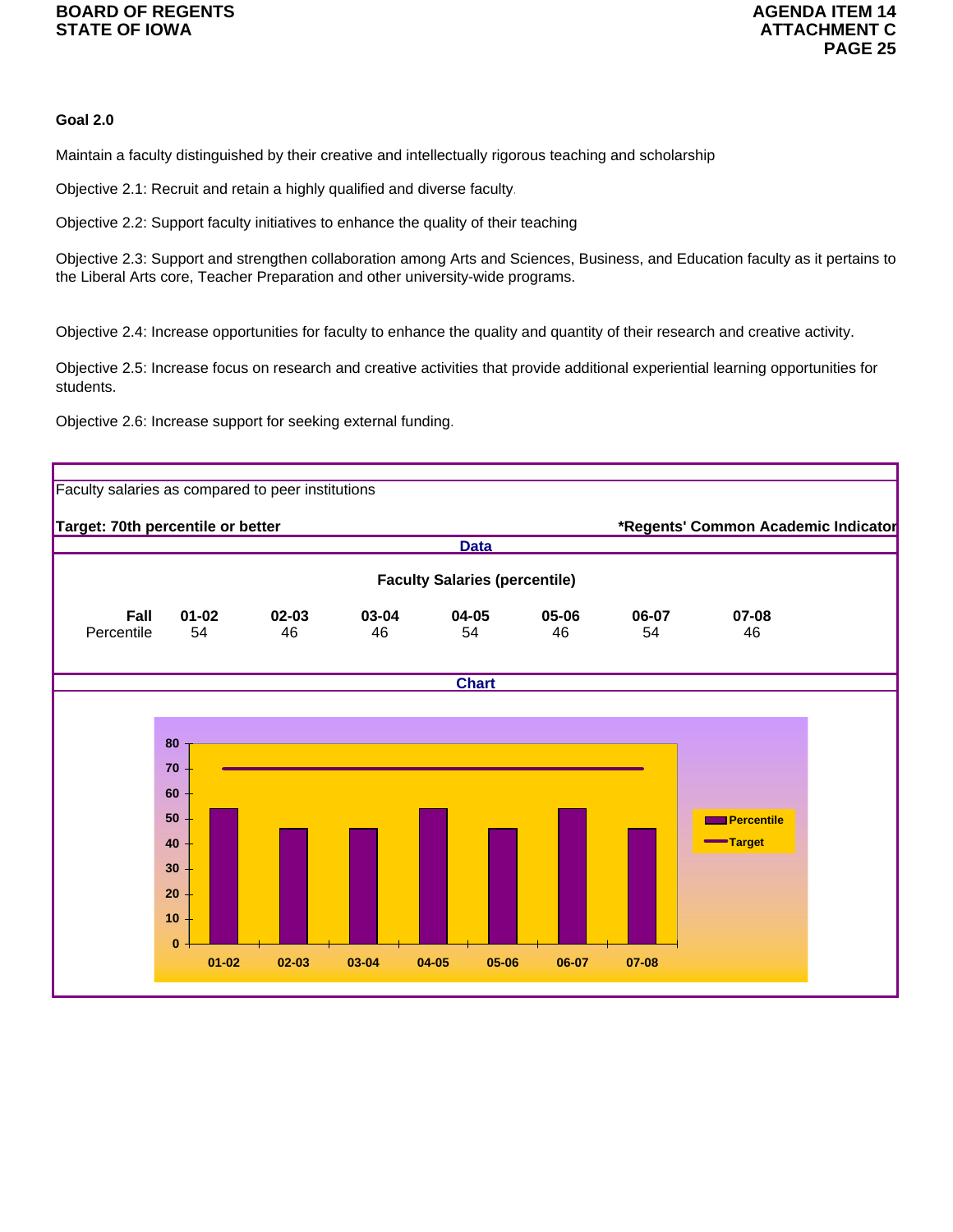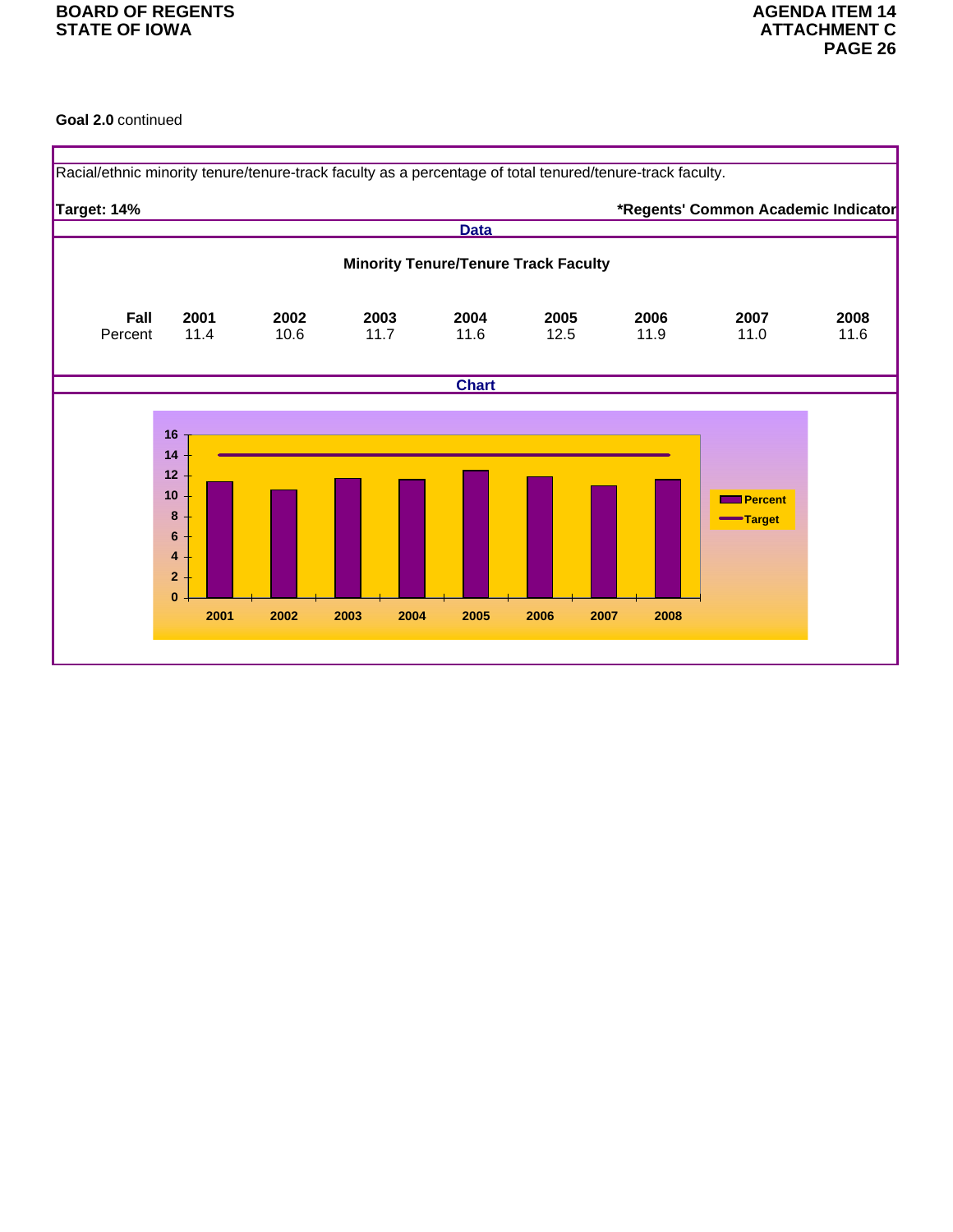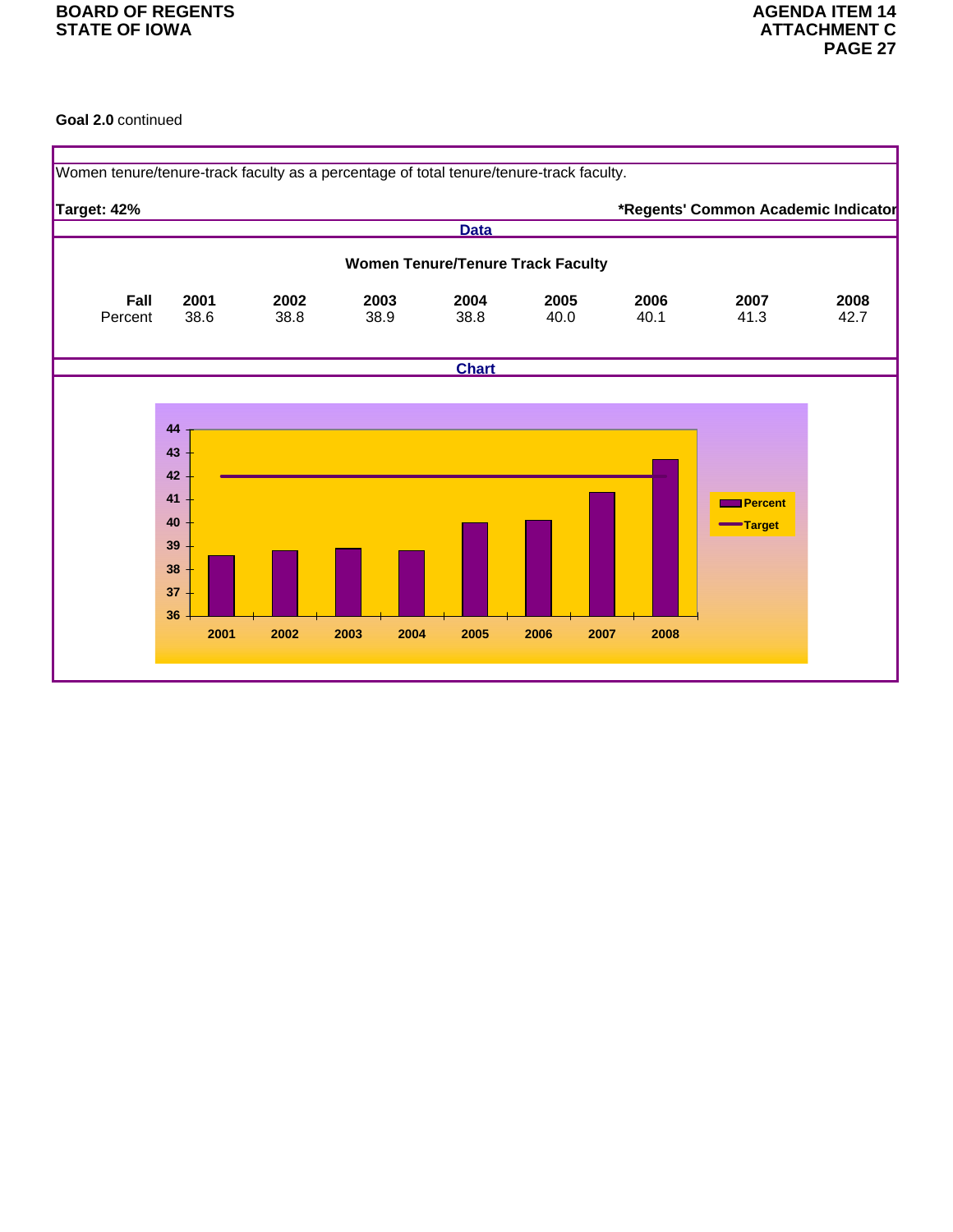## **Goal 3.0**

Focus the involvement of the University in addressing critical local, state, national and global needs

Objective 3.1: Assess and respond to diverse expectations and needs for UNI programs and services

Objective 3.2: Develop opportunities for students, faculty and staff to provide services to the greater community as part of their academic, co-curricular and extra curricular activities.

Objective 3.3: Establish strong, mutually beneficial relationships with external constituencies through various initiatives including expanded distance learning and creation of an area of campus dedicated to outreach.

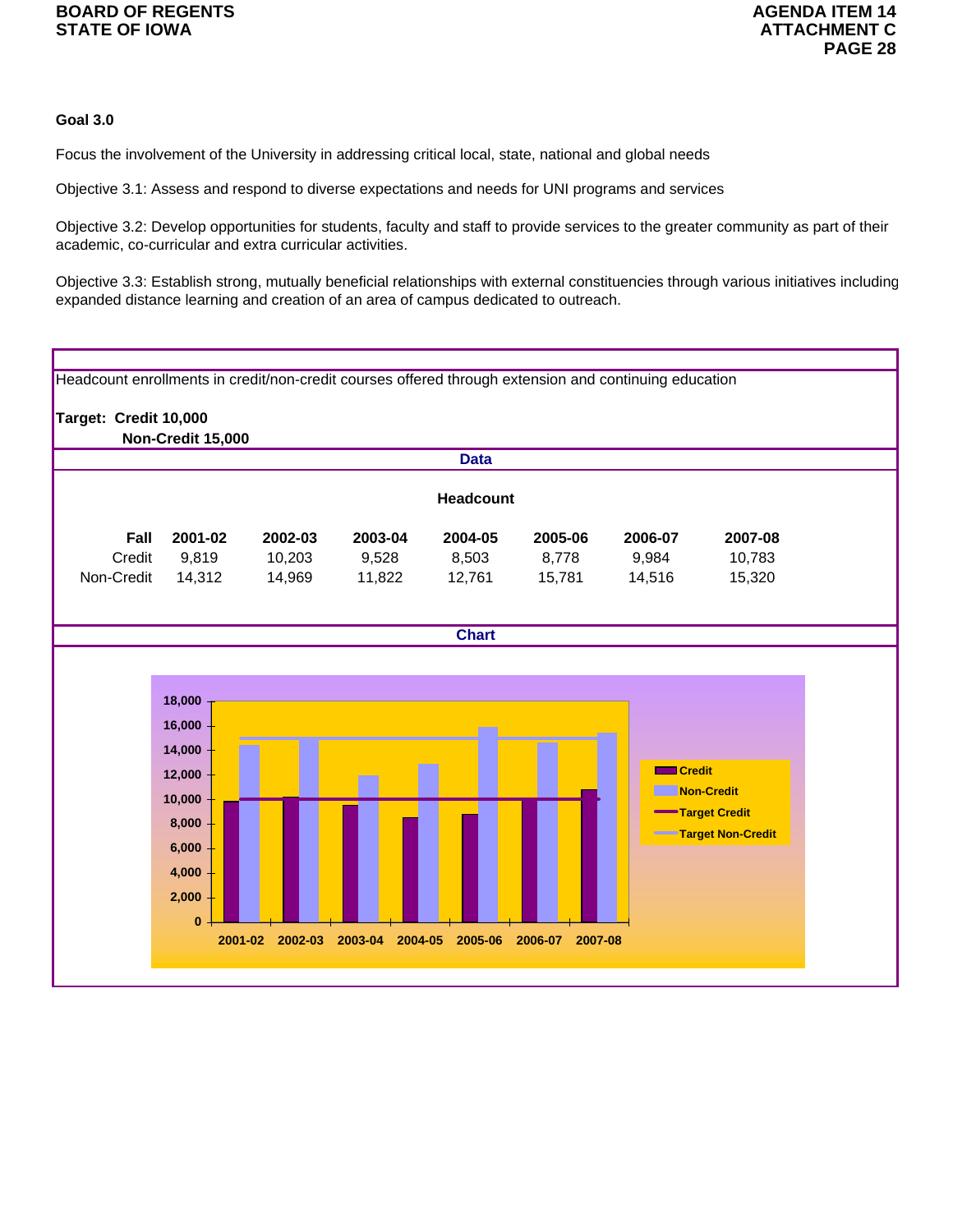## **Goal 4.0**

Promote a University culture characterized by diversity, collegiality, mutual respect, organizational effectiveness, and shared responsibility.

Objective 4.1: Employ recruitment and retention strategies that will increase the number of U.S. racial and ethnic minority, international, and protected class students, faculty, staff, and University officials.

Objective 4.2: Maintain a safe and supportive working and living environment characterized by services and programs that promote individual well-being and organizational effectiveness.

Objective 4.3: Broaden participation in University governance activities by students, faculty, and staff.

Objective 4.4: Enhance opportunities for mentoring and social interaction among all members of the University community.

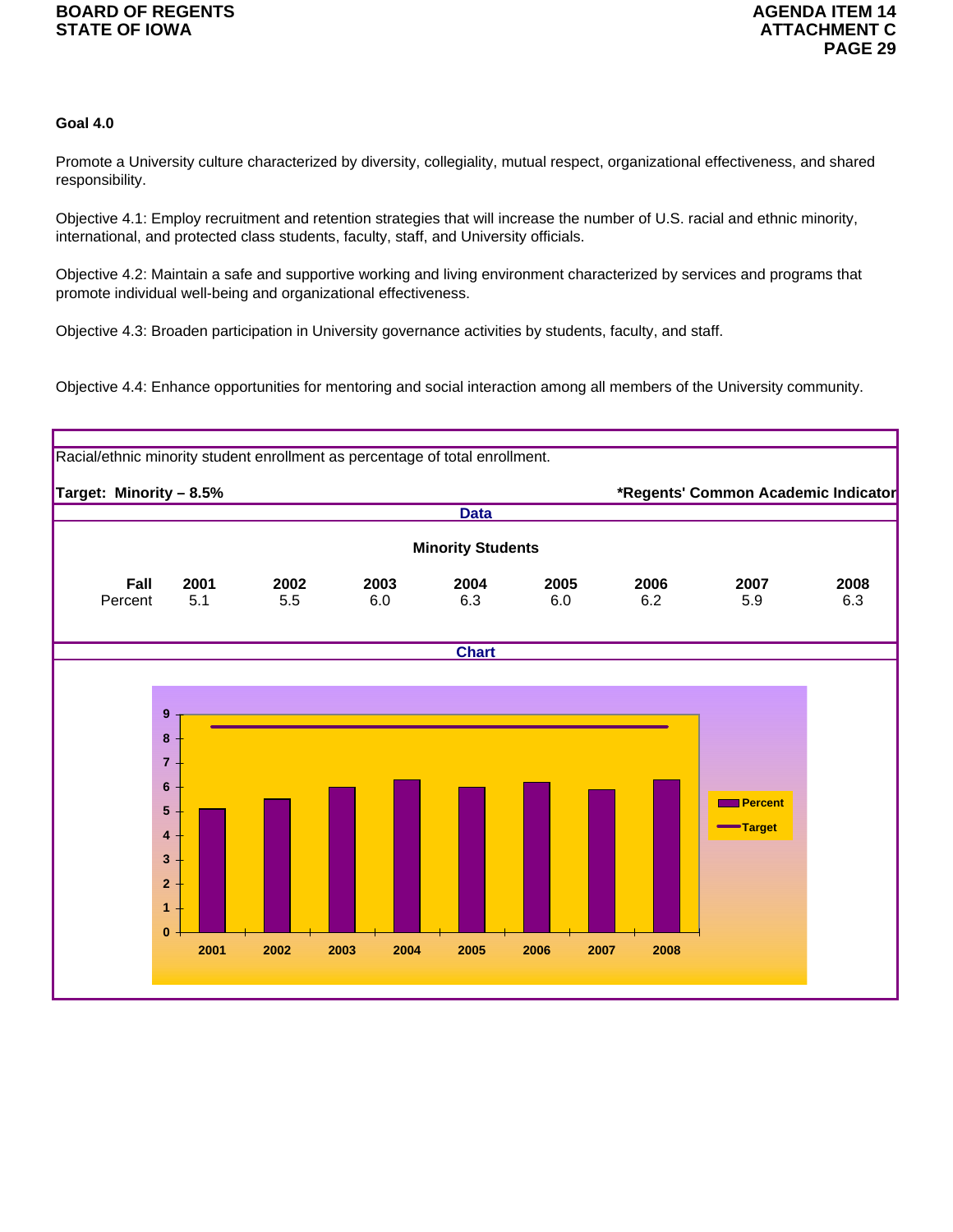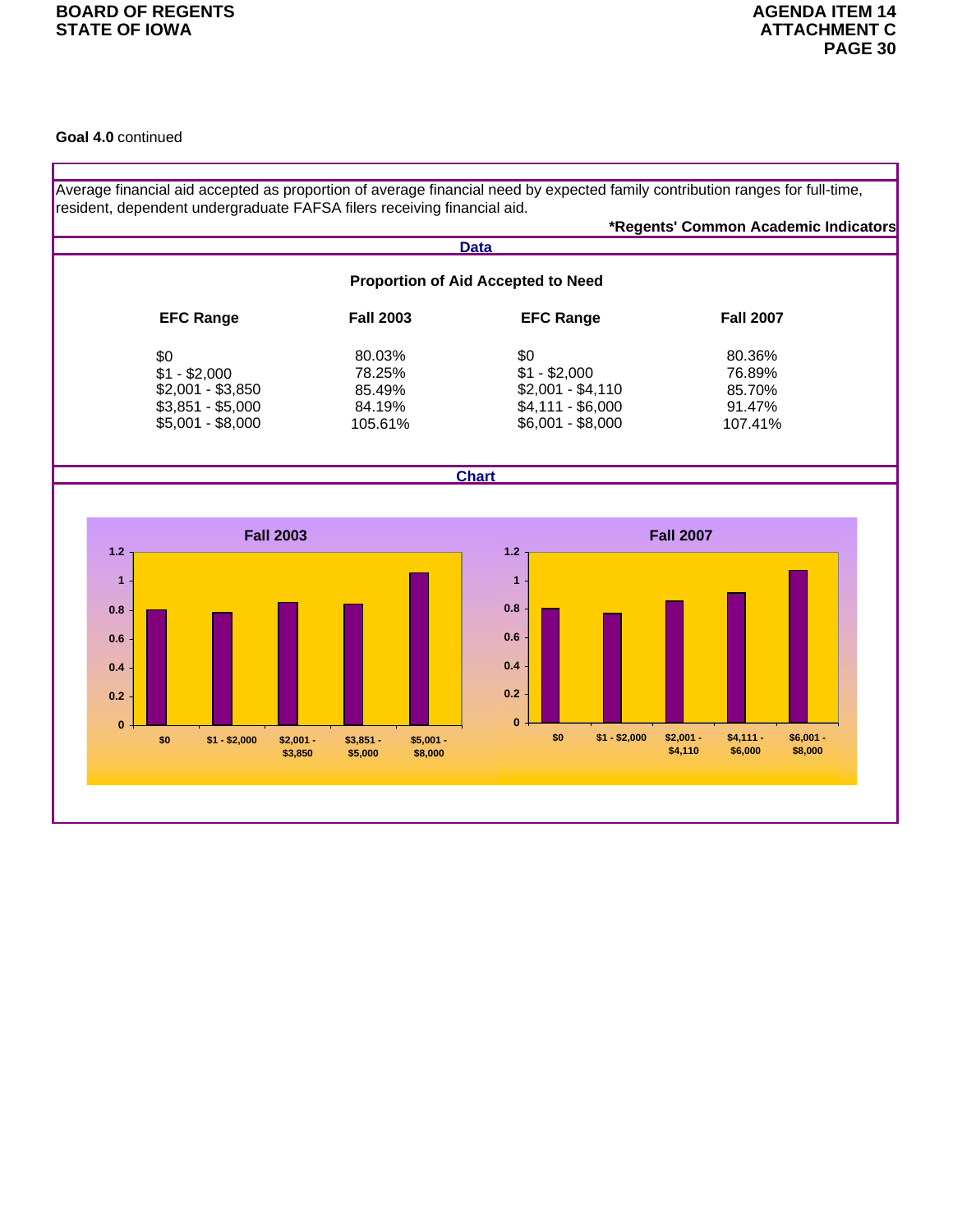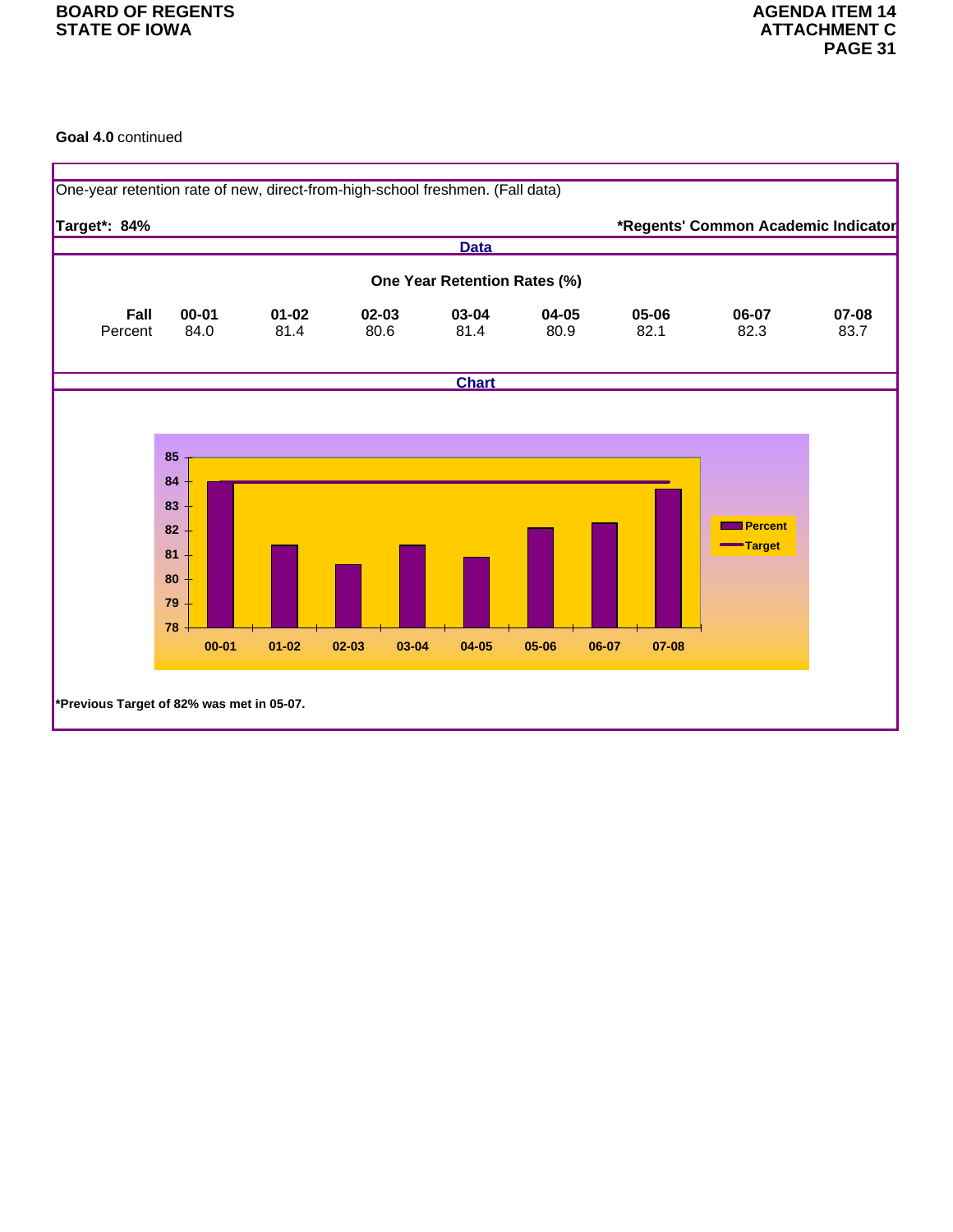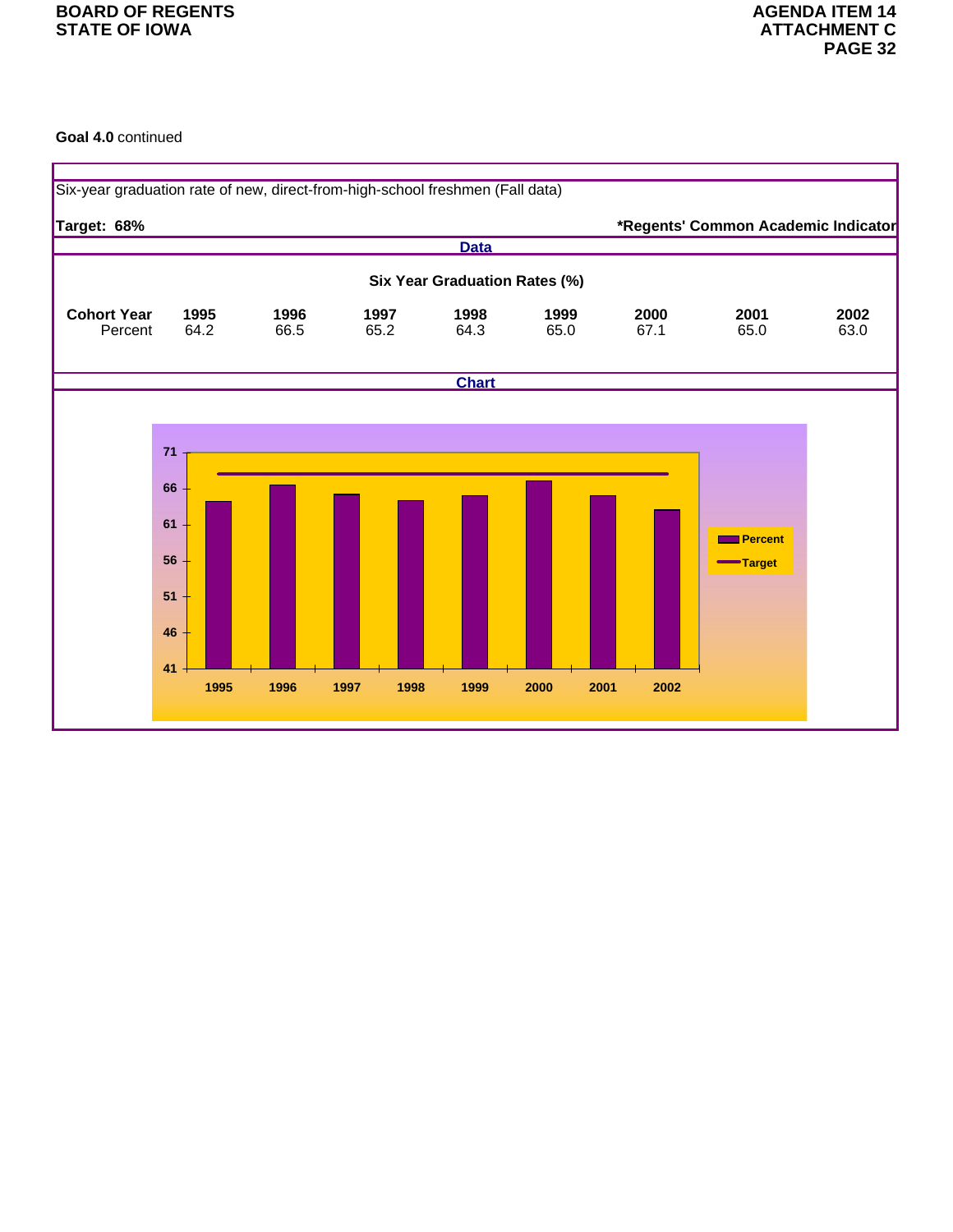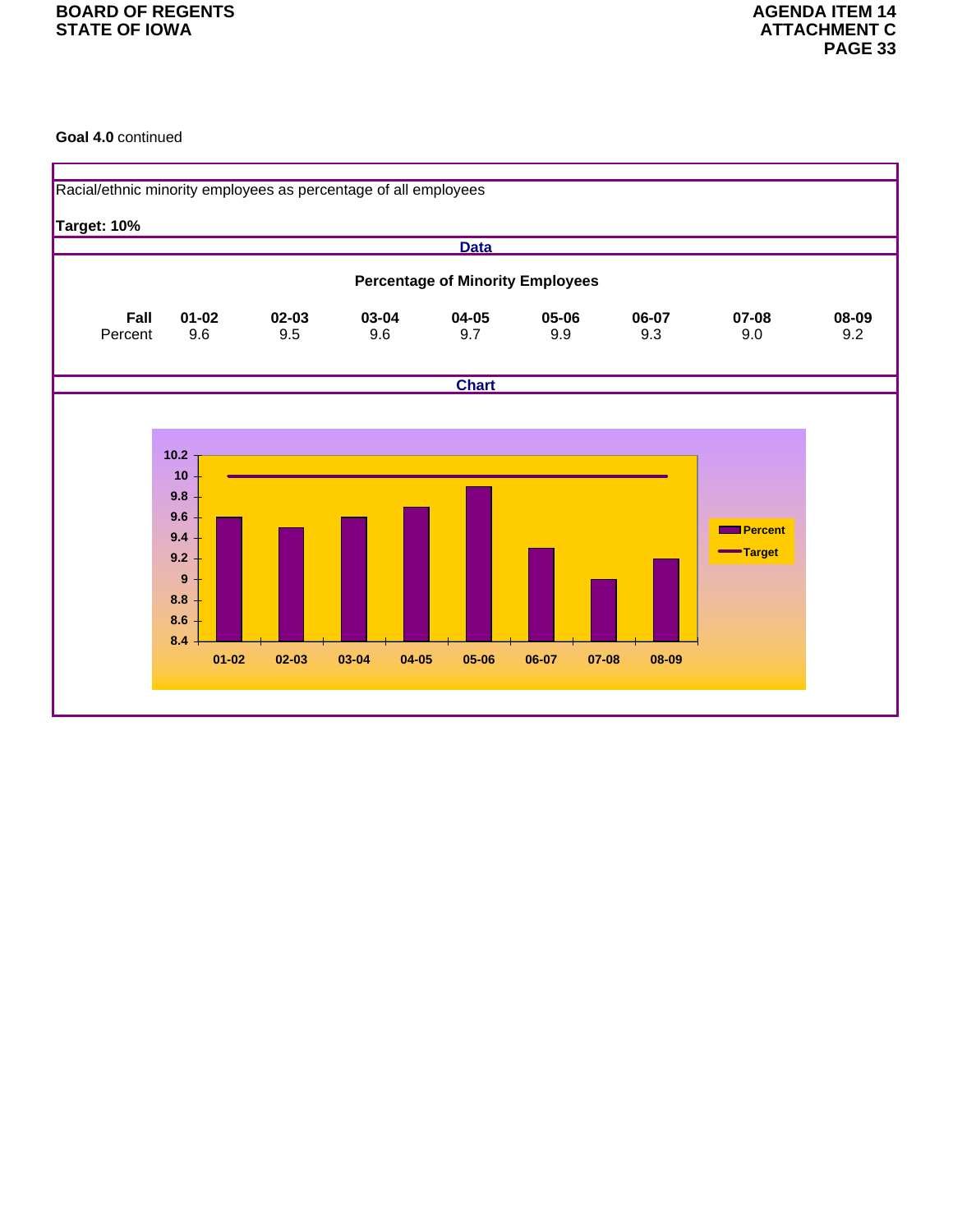## **Goal 5.0**

Provide and maintain appropriate resources including staffing for effective and efficient University operations.

Objective 5.1: Implement budget processes linking allocations to the strategic plan.

Objective 5.2: Develop intellectual resources by providing opportunities for staff and faculty to pursue professional development and to enhance performance.

Objective 5.3: Provide an appropriate array of library, informational resources, and other University collections to support academic and other campus programs.

Objective 5.4: Assess and meet the technology, information and data base systems, and equipment needs of University programs and operations.

Objective 5.5: Upgrade, construct, and maintain buildings, grounds, and equipment in accord with the University's Campus Master Plan.

Objective 5.6: Increase external funding to support programs and services.